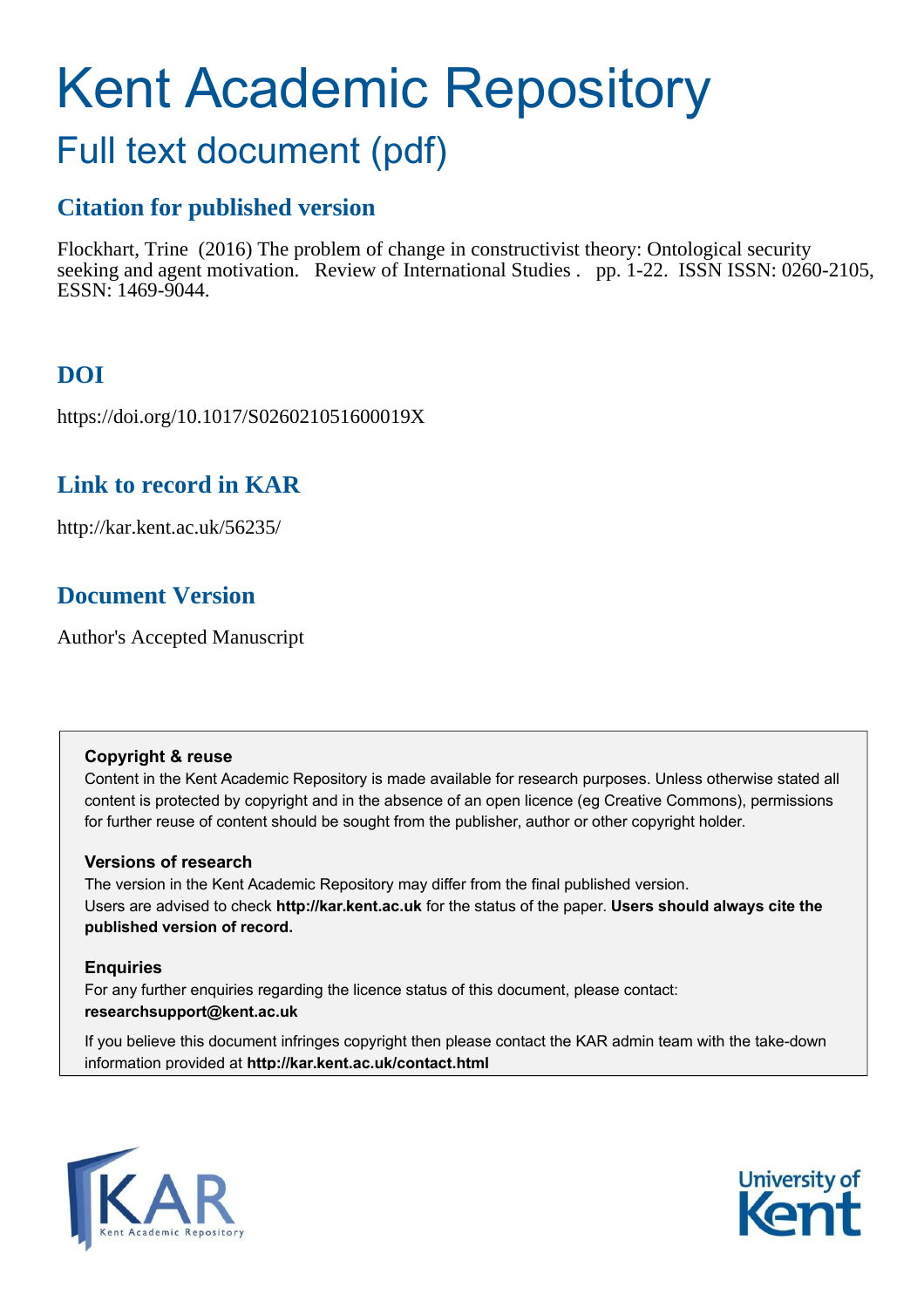#### **The Problem of Change in Constructivist Theory**

#### **Ontological Security Seeking and Agent Motivation**

Accepted Manuscript for publication in *Review of International Studies* available at http://journals.cambridge.org/action/displayAbstract?fromPage=online&aid=10391631&fileId=S026021051600019X DOI: http://dx.doi.org/10.1017/S026021051600019X (About DOI), 22 pages. Published online: 01 July 2016

#### *Trine Flockhart*

#### **Abstract**

Constructivism has a problem in accounting for agent-led change and for what motivates agents to make up their minds about how to put their agency to use. I show that constructivism's problem of change is related to tensions between constructivism's own key assumptions about the mutually constitutive relationship between structure and agency, understanding of change and to an essentialist conception of identity. I argue that agency is constituted through processes of 'identification' involving identity and narrative constructions and performance through practice and action. I make the perhaps controversial move to regard ontological security as a precondition for agent-led change and to identify ontological security maximisation as functionally equivalent to rationalist theories' agent assumption of utility maximisation. I identify two strategies for maximising ontological security; a 'strategy of being' to secure a stable and esteem-enhancing identity and a strong narrative; and a 'strategy of doing' to ensure cognitive consistency through routinised practice whilst also undertaking action contributing to a sense of integrity and pride. The article concludes that although humans are endowed with agency, their actual ability to utilise their agency is severely constrained by their need for maintaining ontological security, which may explain why change appears so difficult to achieve.

**Keywords:** Narrative, Social Identity Theory, Agency, Practice, Ontological Security, Identity

**Bio:** Trine Flockhart is Professor of International Relations in the School of Politics and International Studies at the University of Kent. Her research focuses on change in the international system towards a 'multi-order world' and the effects on the current liberal international order, transatlantic relations and NATO.

#### **Institutional address:**

School of Politics and International Relations University of Kent Rutherford College Canterbury Kent CT2 7NX United Kingdom

**Email:** T.Flockhart@kent.ac.uk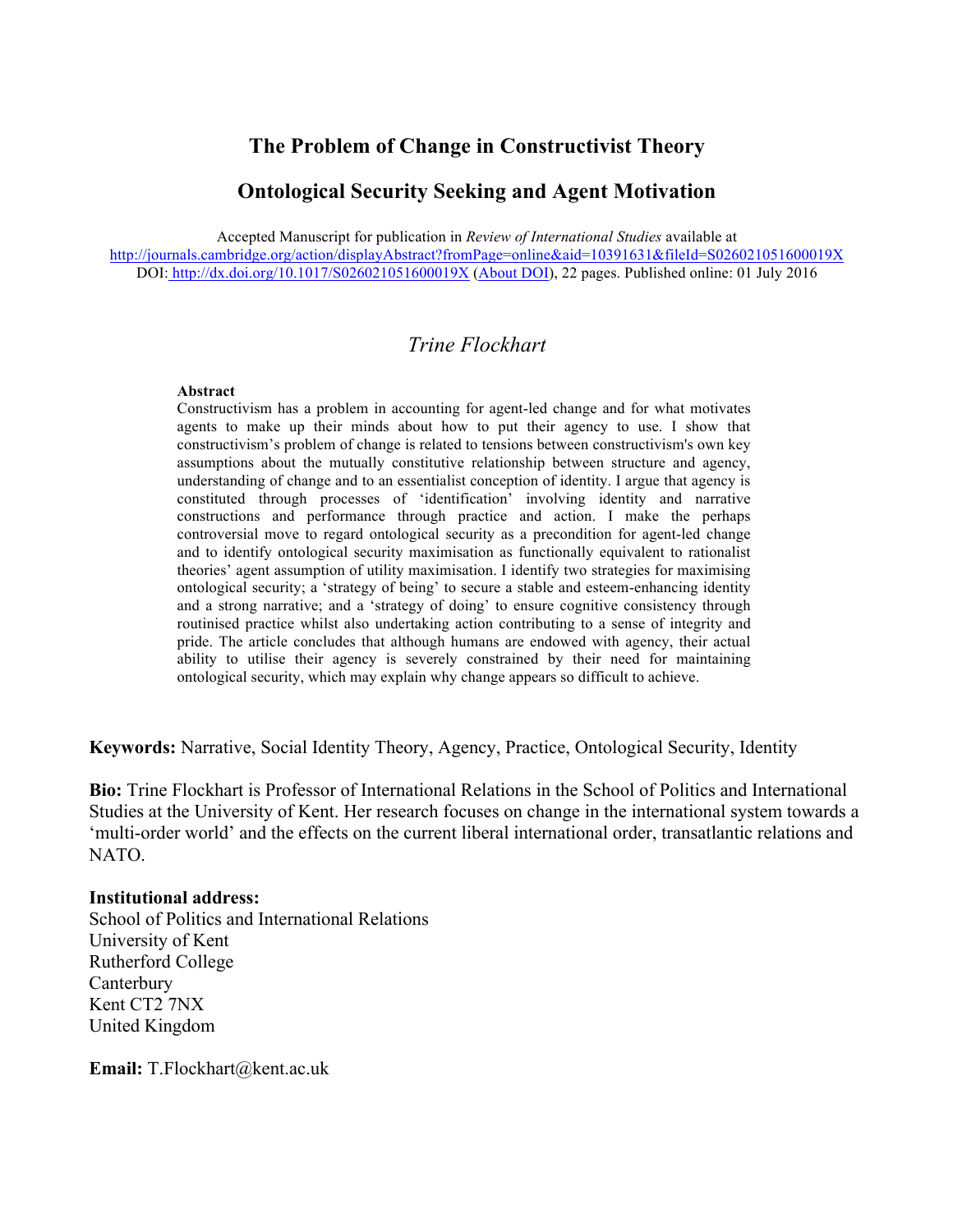## **The Problem of Change in Constructivist Theory Ontological Security Seeking and Agent Motivation**

One of the fundamental questions in International Relations is how to change the world into a better place. Yet, despite the normative aspirations to change dysfunctional, and often violent, practices, the IR discipline developed a widespread understanding that 'the international' was characterized by continuity and recurring patterns, and that the aspiration for making a better world, was an idealistic – even a utopian – project. The belief that change was unattainable became so ingrained in the discipline that when the Cold War ended, most had not even considered the possibility that such a change could take place<sup>1</sup> and some even questioned its theoretical relevance<sup>2</sup>. Moreover, change was seen as one of those intellectual nettles that would be better left alone<sup>3</sup> rather than as something that could be theorized, categorized and conceptualized or indeed used prescriptively<sup>4</sup>. Therefore when

<sup>&</sup>lt;sup>1</sup> See Richard Ned Lebow and Thomas Risse-Kappen, *International Relations Theory and the End of the Cold War* (New York: Colombia University Press, 1996), pp. 1. See also the excellent piece by Hugh Gusterson, 'Missing the end of the Cold War in International Security' in Jutta Weldes et. al. (eds), *Cultures of Insecurity; States, Communities and the Production of Danger* (Minneapolis: University of Minnesota Press, 1999), pp. 319-345. The chapter investigates all articles published in *International Security* in the three years prior to the end of the Cold War – finding that not a single one embraced the idea that the Cold War could end.

<sup>2</sup> This was apparent at the seminar for the preparation of Lebow and Risse-Kappen *International Relations Theory and the End of the Cold War*, where one participant is said to have delegated the end of the Cold War to 'a mere data point that could not be used to test or develop theory'. The view was countered by a graduate student who suggested that by that logic 'we should give up the study of the Big Bang; it too was a data point'. See 'Preface' in Lebow and Risse-Kappen (1996). <sup>3</sup> Barry Buzan and R. J. Jones, *Change and the Study of International Relations* (London: Frances Pinter, 1981), pp. 1. In the book Buzan and Jones did 'grasp the nettle' although their analysis was constrained by the limited conceptual tool set available at the time. For example, Joseph Frankel mused 'if our concern should be with change in 'reality' or if it was more a shift in our 'mental constructs', ultimately dismissing the thought that IR should engage in analysis of changes in human expectation as a factor of IR because the area fell 'within the domains of historians of ideas and was beyond the skills of the average social scientist', Joseph Frankel, 'Perspectives on Change' in Barry Buzan, and R.J. Barry Jones (eds.), pp. 231) 4 Paul du Gay and Signe Vikkelsø, 'On the lost specification of 'change'', *WMO Working Paper Series No 1*, (Copenhagen: Department of Organization, Copenhagen Business School, 2012)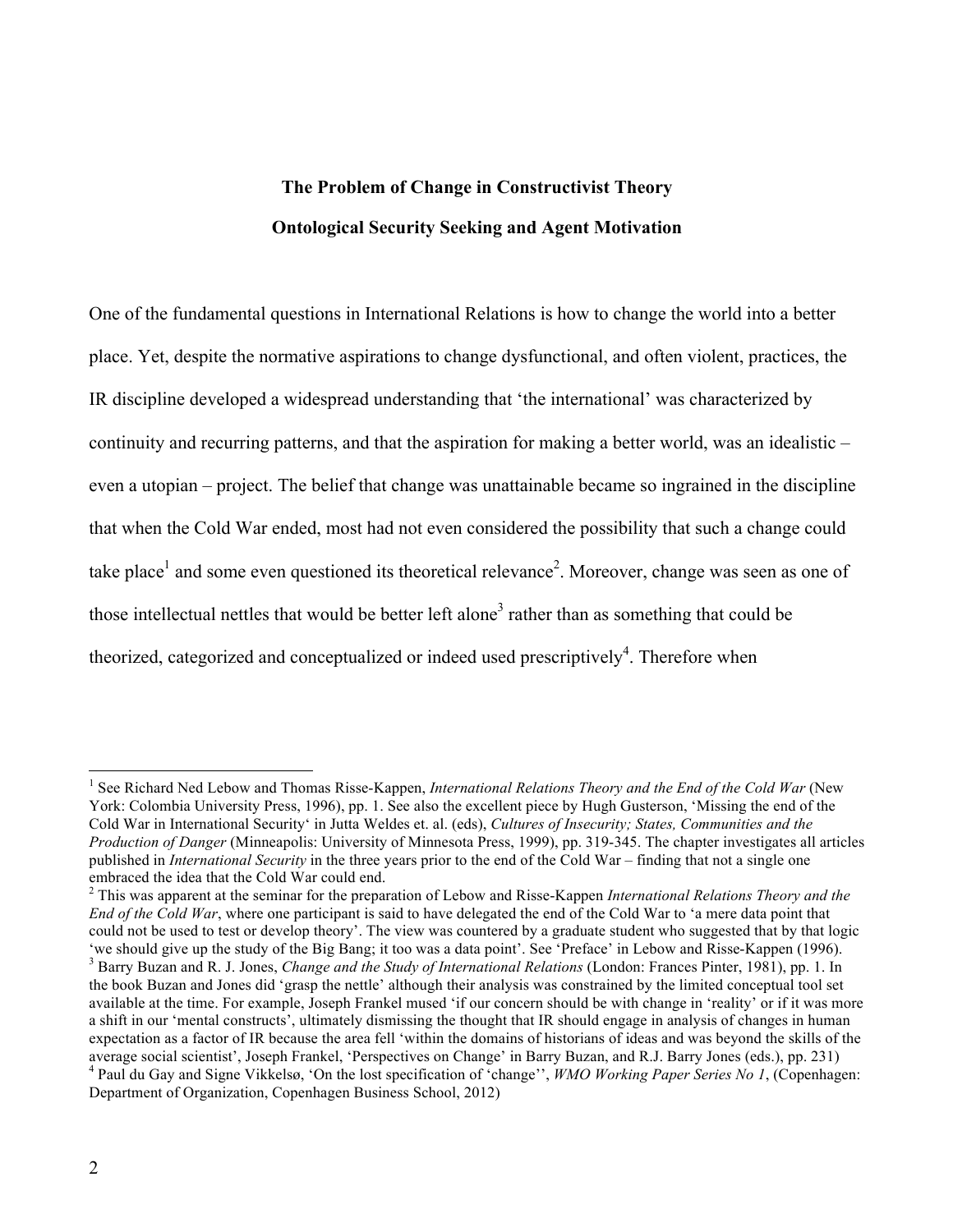constructivism entered the discipline proclaiming that 'the world is of our making'<sup>5</sup> and that 'anarchy is what states make of it<sup>16</sup>, it not only opened up a completely new research agenda focused on change and agency, but it also returned the discipline to its original normative aspiration to be able to prescribe how to make change happen.

The new constructivist research agenda soon produced a voluminous literature enquiring into change. Emanuel Adler underlined the importance of change for constructivist research by suggesting that 'if constructivism is about anything, it is about change<sup> $7$ </sup>. Change has been central to all constructivist theorizing because of the fundamental premise that change is possible through the mutually constitutive relationship between structure and agency and the belief that the constancy of structure may be mitigated through agent practice, whilst agents' identity and behaviour occasionally could be altered following structural change or through social processes of interaction<sup>8</sup>. Moreover with the constructivist insistence that structure is not just material but is ideas (nearly) all the way down<sup>9</sup>, relevant change was no longer just material structural change, but any kind of change that occurred when agents, through their performance altered the rules and norms that were constitutive of international interaction and in the process changed identities and hence interest<sup>10</sup>. The clear

<sup>&</sup>lt;sup>5</sup> Nicholas G. Onuf, World of Our Making: Rules and Rule in Social Theory and International Relations (Columbia SC: University of South Carolina Press, 1989).

<sup>&</sup>lt;sup>6</sup> Alexander Wendt, 'Anarchy Is What States Make of It: The Social Construction of Power Politics', International Organization 46:2 (1992), p. 395-421.

 $<sup>7</sup>$  Emmanuel Adler, 'Constructivism and International Relations' in Walter Carlsnaes et.al. (eds), Handbook of International</sup> Relations, p. 95-118, (London: Sage: 2002), p. 102.

<sup>8</sup> Alexander Wendt, 'The agent-structure problem in international relations theory', *International Organization*, 41:3 (1987), pp. 339.

<sup>9</sup> Alexander Wendt, *Social Theory of International Politics* (Cambridge: Cambridge University Press, 1999), pp. 92.

<sup>10</sup> Martha Finnemore and Kathryn Sikkink, 'International Norms Dynamics and Political Change', *International Organization* 52:4 (1998), pp. 887-917. See also Killian Spandler, 'The political international society: Change in primary and secondary institutions' *Review of International Relations*, 41:3 (2015), pp. 601-622, which combines constitution and institutionalization to explain change in response to external shocks and incremental change and institutional stability, pp. 614.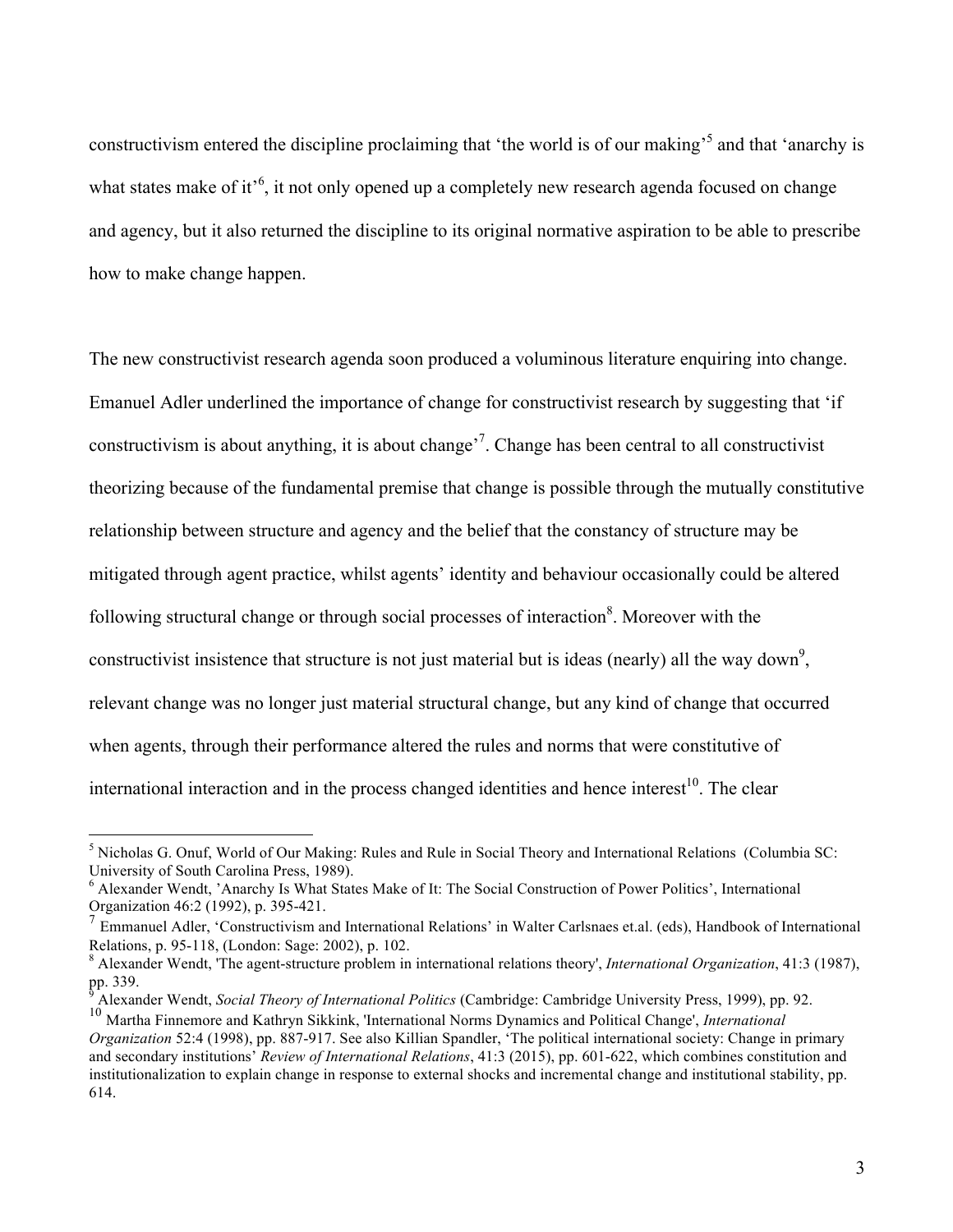implication of constructivist theory was that if the world really is 'what we make of it', 'we', as individuals endowed with agency, can also 'un-make' recurrent dysfunctional practices. However, although there can be no doubt that constructivism has brought the discipline closer to understanding change, the promise of constructivist theory as an avenue for understanding change, and for prescribing how to achieve change, has arguably not been fully realized as constructivism seemed to develop a *de facto* focus on structure and stability rather than on agents and change.

The article starts from the constructivist premise that agent-led change *is* possible albeit difficult. I argue that the problem of change in constructivist theory is rooted in tensions and contradictions within and between constructivism's own key assumptions, especially in the constructivist ontology of a social world consisting of structure and agency, in constructivism's essentialist conception of identity and in constructivism's incomplete conceptualization of change. Jeffrey Checkel has labeled the problem of change in constructivist theorizing as 'codetermination'<sup>11</sup> in which key concepts are seen simultaneously as sources of stability and sources of change, yet without it being clear what motivates agents to switch from one to the other<sup>12</sup>. The puzzle is that constructivist research identified norms, rules, identity, and practice as both elements of stability and as essential for bringing about change, yet also linked assumed human desires for stability and predictability to the same concepts<sup>13</sup>. This article is essentially an attempt to resolve the problem of codetermination in constructivist theory with the ambition to be able to more fully understand why intended agent-led change often falters and how to better achieve the goal of making change happen. The logical solution to the codetermination problem

 11 Jeffrey Checkel 'The Constructivist Turn in International Relations Theory', *World Politics,* 50:1 (1998), pp. 346.

<sup>&</sup>lt;sup>12</sup> Jennifer Sterling-Folker, 'Realism and the Constructivist Challenge: Rejecting, Reconstructing, or Rereading Author(s)', *International Studies Review,* 4:1 (2002), pp. 93.

<sup>&</sup>lt;sup>13</sup> Rey Koslowski and Friedrich V. Kratochwil, 'Understanding Change in International Politics: The Soviet Empire's Demise and the International System, *International Organization*, 48:2 (1994), pp. 227; Sterling-Folker (2002), pp. 93.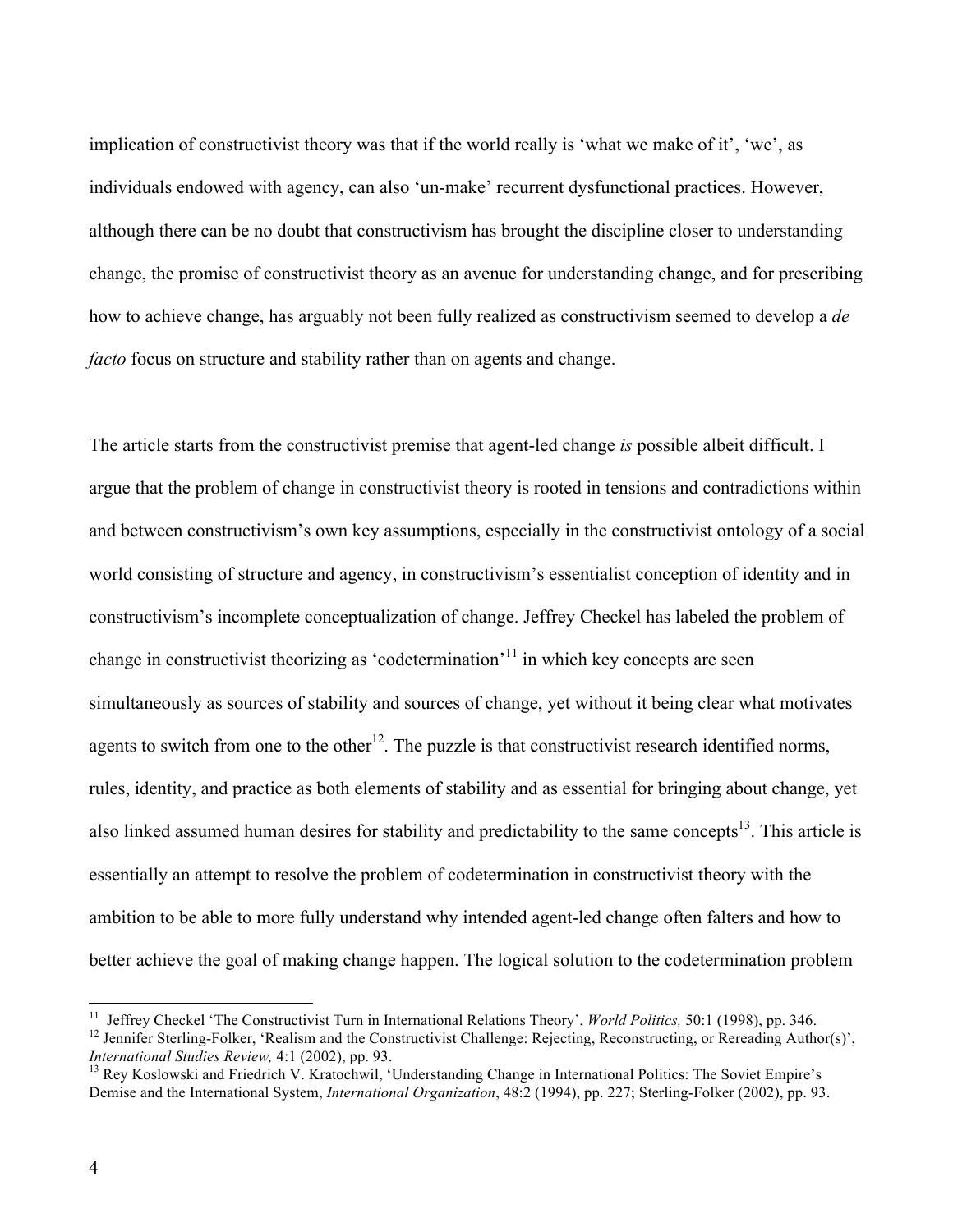might be to scale down the constructivist reliance on social psychology, which arguably has led to the (implicit) emphasis on continuity by focusing on the human need for cognitive stability and predictability. However, rather than taking flight from the reliance on social psychology as a way to understand human motivation, I prefer the approach championed by Ned Lebow who suggests that a more multidimensional and nuanced understanding of human motives to include *appetite*, *spirit* and *reason* is the way forward<sup>14</sup>. I therefore remain committed to an explicitly psychological form of constructivism<sup>15</sup> centered on the self-constitution of agency through processes of identification and the suggestion that ontological security is a key concept for overcoming the 'codetermination problem'.

The article proceeds in four main sections, starting out by locating ontological security as essential for the self-constitutive identification processes that are taking place at the agent level and as a decisive factor when agents decide to put their agency to use to undertake change-making action. I draw on the growing literature on ontological security to show that the search for ontological security is a primary motivational factor in all identification processes and a pre-condition for agents to use their agency strategically. In the second section I look more closely at the roots of the codetermination problem by focusing on constructivism's conception of the social world, identity and change, drawing on authors such as Hidemi Suganami<sup>16</sup>, Charlotte Epstein<sup>17</sup> and on the literature from Change Management<sup>18</sup> to offer alternative conceptualizations, which may help to alleviate the codetermination problem. In the

<sup>&</sup>lt;sup>14</sup> Ned Lebow, *A Cultural Theory of International Relations* (Cambridge: Cambridge University Press, 2008).

<sup>&</sup>lt;sup>15</sup> For the link between a psycholgical form of constructivism and Ned Lebow's Cultural Theory of International Relations, see Jacques Hymans, 'The Arrival of Psychological Constructivism', *International Theory*, 2:3 (2010), pp. 461-467

<sup>16</sup> Hidemi Suganami, 'Agents, Structures, Narratives, *European Journal of International Relations*, 5:3 (1999), pp. 365-386. <sup>17</sup> Charlotte Epstein, 'Who Speaks? Discourse, the subject and the study of identity in international politics', *European Journal of International Relations*, 17:2 (2011), pp. 327-350.

<sup>&</sup>lt;sup>18</sup> See for example Wanda Orlikowski, 'Improvising Organizational Transformation Over Time: A Situated Change Perspective', *Information Systems Research*, 7:1 (1996), pp. 65 and Karl E. Weick, 'Emergent Change as a universal in Organizations' in Michael Beer and Nitin Nohria (eds.), *Breaking the Code of Change* (Harvard Business School Press, (2000), pp. 233.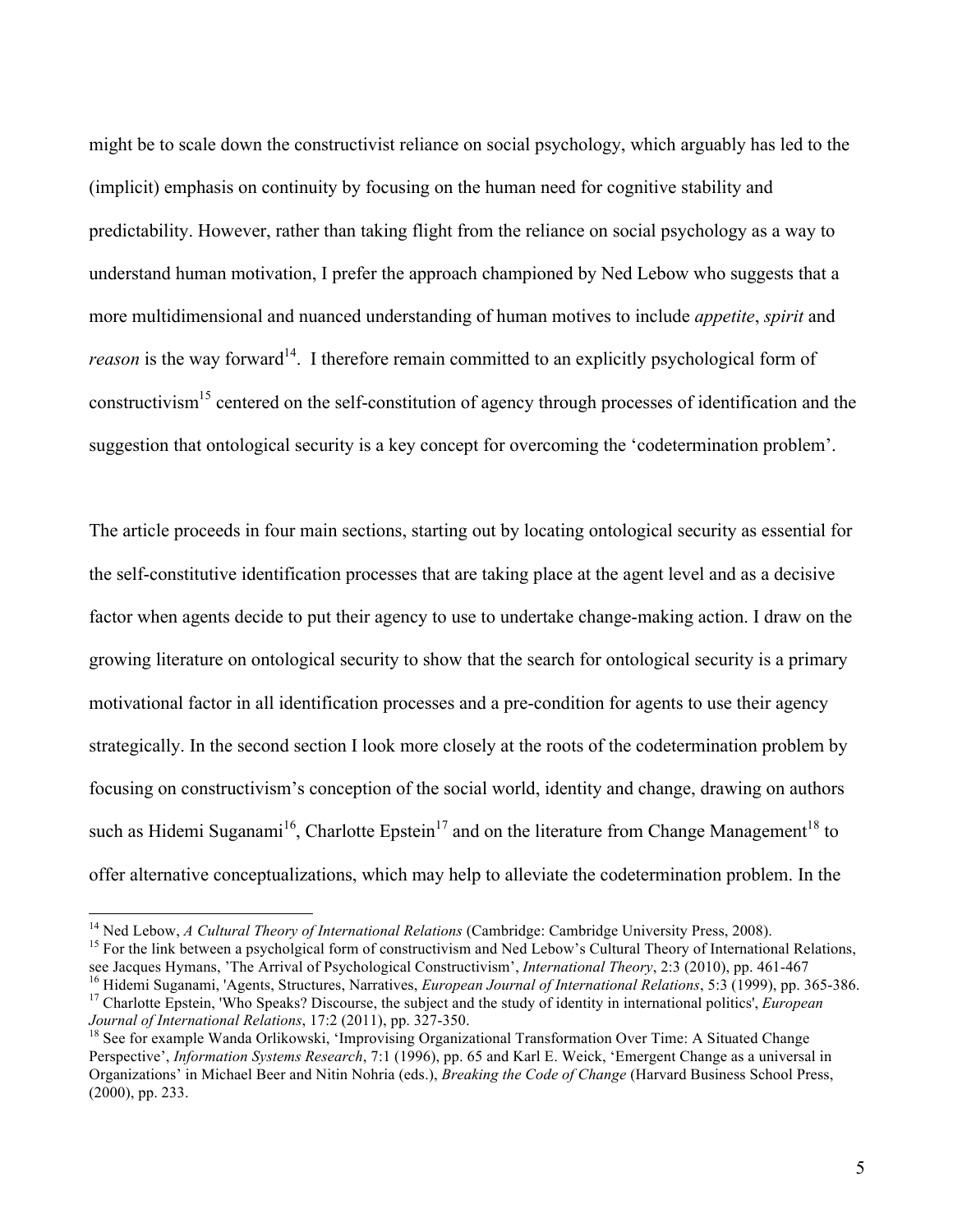third section the article moves inside the agent level to focus on agent-level identification processes and how the constitution of agency is an ongoing and always unfinished project arising from the 'experience of being', expressed through identity and narrative construction processes, and from the 'experience of doing' demonstrated through practice and action<sup>19</sup> and with deep implications for the ongoing identity and narrative construction processes. Finally in the fourth section the article brings the strands together to present a constructivist framework for understanding agent-led change through ontological-security maximization, suggesting that all agents engage in time consuming ontological security-seeking strategies, and that only when a sufficient level of ontological security has been achieved are agents able and/or willing to undertake the kind of action that might lead to change.

#### **Ontological Security**

At its most basic level ontological security is 'the security of the self<sup>-20</sup>. The concept was developed in the 1950s by psychiatrist R.D. Laing who described an ontologically secure person as 'an individual that can be said to have a sense of his presence in the world as a real, alive, whole, and, in a temporal sense, a continuous person<sup>21</sup>. Without ontological security there is a danger that the individual will be overwhelmed by anxieties that reach to the very roots of the individual's coherent sense of 'being in the

<u>.</u>

<sup>&</sup>lt;sup>19</sup> Throughout this article I distinguish between 'practice' and 'action'. I understand 'practice' as defined by Emanuel Adler and Vincent Pouliot (eds) in *International Practice* (Cambridge: Cambridge University Press, 2011), pp. 6 as 'competent performances'. However, as suggested by Adler and Pouliot 'action are specific types of behavior and practices are a particular kind of action. I view 'practice' as mainly concerned with competent routinized performance and 'action' as conceptualized by Charles Taylor in *Human Agency and Language: Philosophical Papers 1,* (Cambridge: Cambridge University Press, 1985) as behaviour directed towards a specific goal and linked with desires, intentions and purposes – attributes that are not necessarily present in the more habitual practice based behaviour.

<sup>20</sup> Jennifer Mitzen, 'Ontological Security in World Politics: State Identity and the Security Dilemma', *European Journal of International Relations*, 12:3 (2006), pp. 341.

<sup>21</sup> R.D. Laing, *The Divided Self: An Existential Study in Sanity and Madness*, (New York, Penguin, 1990 (1969)), pp. 39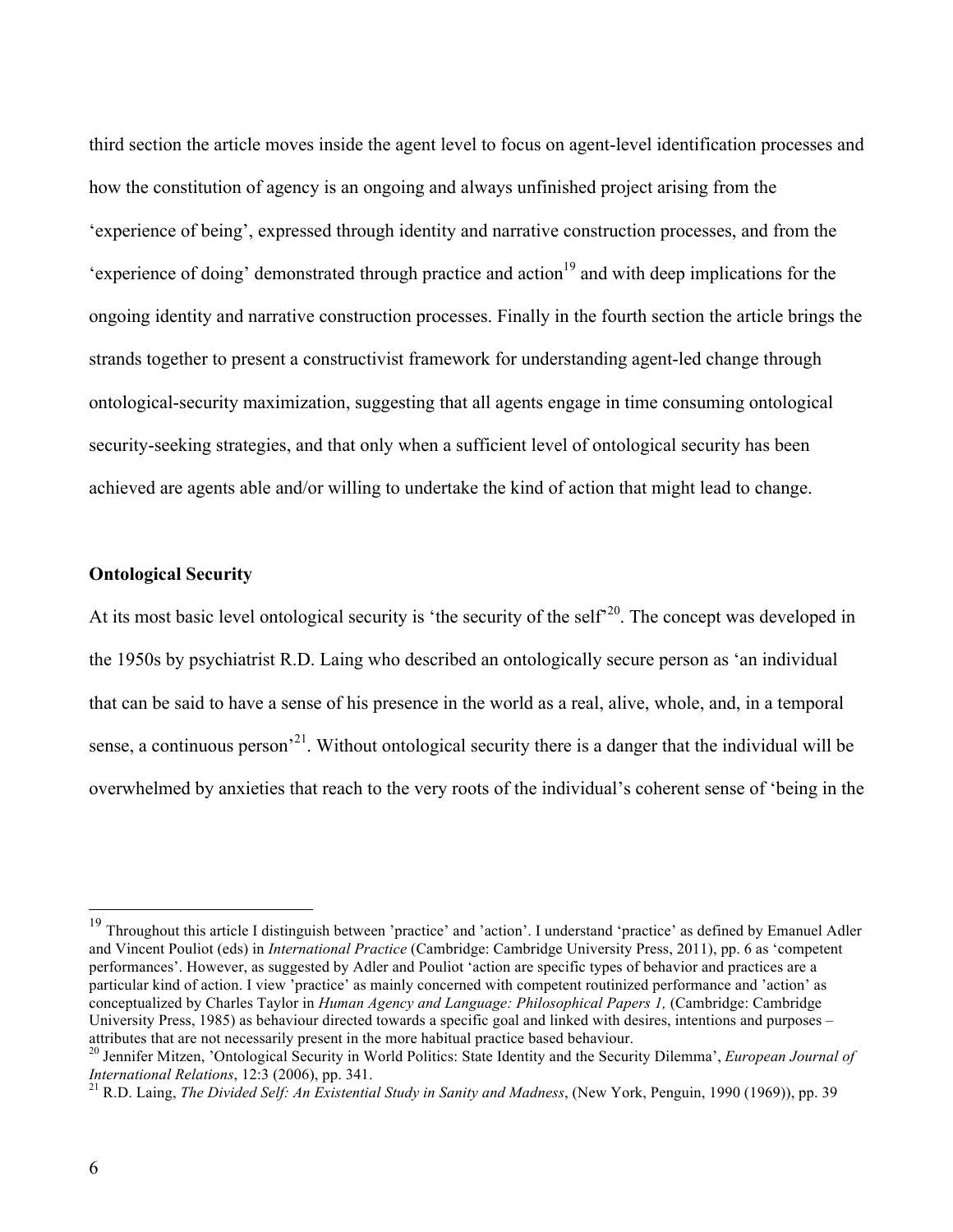world<sup>-22</sup>. Importantly the ontologically insecure individual will be 'preoccupied with preserving rather than gratifying himself<sup> $23$ </sup> and so is unlikely to have a sense of agency or the inclination or ability to engage in social relationships or to undertake any form of action outside the narrow confines of simply preserving his or her own 'being'. Moreover, from R.D. Laing's description of ontologically insecure individuals, it is apparent that ontologically insecure individuals do not display the normal range of motives for action such as 'spirit, appetite and reason<sup>24</sup>. This is a point with hugely important implications for our understanding of why agents act the way they do. Yet, most IR theory either assume explicitly that agents act on the basis of reason and rationality or they assume, albeit implicitly, that agents are within a range of acceptable ontological security and hence have unimpeded agency and to be motivated in how they put their agency to use by one, or all, of the motives identified by Lebow.

Anthony Giddens introduced ontological security into social science in his structuration theory in the 1980s although the concept was not fully discovered by International Relations scholars until Brent Steele and Jennifer Mitzen (in separate articles) linked the concept to state identity and the security dilemma. Brent Steele<sup>25</sup> suggested that the ontological security of states had been an overlooked form of security and that states wanted to maintain a consistent Self, which however could be undermined by state actions following a critical event, if the actions undertaken contradicted the values and norms on which the state's identity was based. Importantly Steele suggested that actions that are not in accordance with the values and principles of the state would result in shame, which could lead to

<sup>22</sup> Anthony Giddens, *Modernity and Self-Identity: Self and Society in the Late Modern Age* (Cambridge: Polity, 1991), pp. 37

<sup>&</sup>lt;sup>23</sup> Laing; pp. 44

 $24$  Lebow (2008); pp. 60.

<sup>&</sup>lt;sup>25</sup> Steele, Brent J, 'Ontological Security and the power of self-identity: British neutrality and the American Civil War', *Review of International Studies*, 31:3, (2005), pp. 519-540.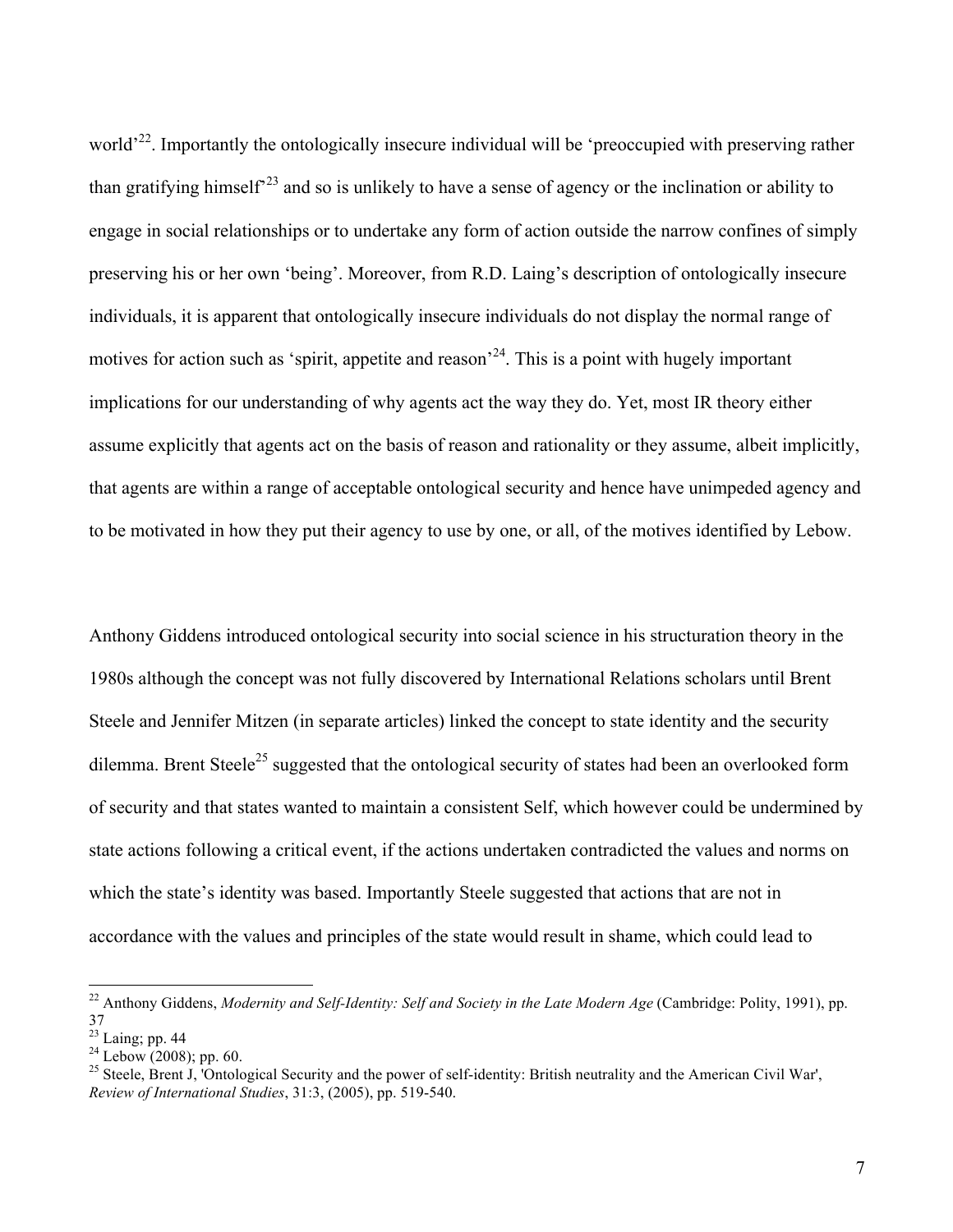revisions of the state's identity. In this sense Steele showed the need for coherence between identity, narrative and the actions undertaken by states as well as the importance of critical events for dislodging ontological security. Mitzen showed that ontological security is not necessarily related to action that is conventionally seen as 'good' such as peaceful relations. In fact states may prefer to continue to engage in what would logically appear to be dysfunctional conflictual practices, because doing so reinforces 'the Self' and because routinized practices have an intrinsic value by providing a stable cognitive environment<sup>26</sup>.

Since the introduction of ontological security into International Relations, the relevance of the concept for the study of IR has been emphasized in a growing literature. In a general sense ontological security can be said to be present when an agent has a stable view of 'self' with a sense of order and continuity in regard to the future, relationships and experiences. Ontologically secure individuals are better able to realize their own agency because an ontologically secure individual is said to have a protective cocoon and a sense of 'unreality' to the many dangers that could threaten bodily or psychological integrity, which, if fully realized, would lead to paralysis in action as the individual would be overwhelmed by the many risks associated with living.<sup>27</sup>. To be ontologically secure is to possess 'answers' to fundamental and existential questions and to have 'basic trust' which can limit anxiety to a manageable level.<sup>28</sup> Anxiety-management is important because anxiety is likely to paralyze agents, whereas fear is an altogether different kind of emotion arising from a specific threat, which may push agents to take action they would not otherwise have considered<sup>29</sup>. This is why Change Management often talks about

<sup>&</sup>lt;sup>26</sup> Mitzen (2006), pp. 346

 $27$  Giddens (1991), pp. 40

 $28$  Giddens (1991), pp. 47

 $^{29}$  Giddens (1991) pp. 43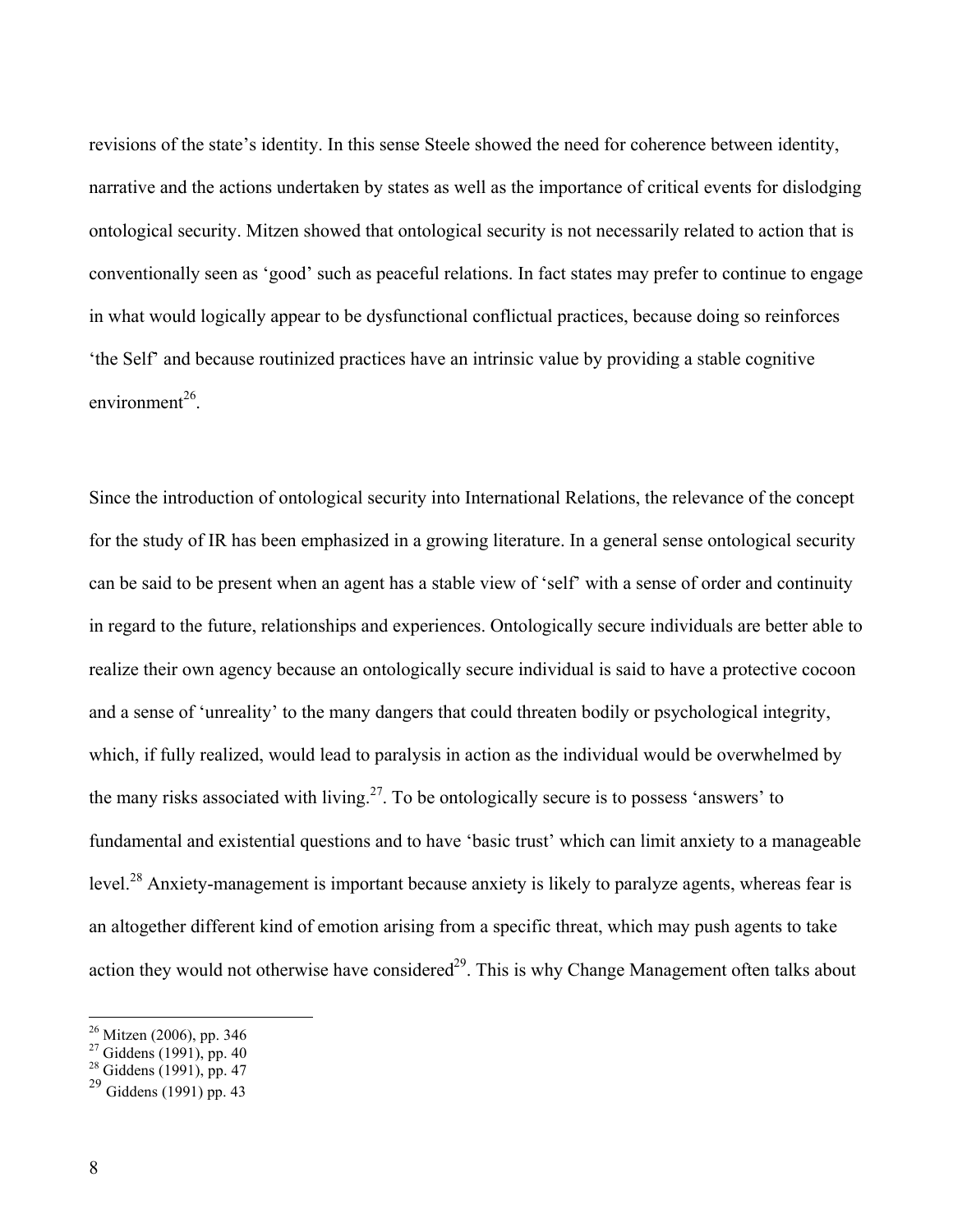creating 'a burning platform' because the fear that would arise from being on a 'burning platform' is likely to motivate individuals to undertake extraordinary action whereas anxiety will produce an urge to reinforce the agent's cognitive stability and confidence in the continuation of the known 'life world'<sup>30</sup>. In order to limit anxiety to acceptable levels,  $31$  individuals undertake routinization of everyday practices, which not only reinforce the individual's sense of being $32$  but which also provides coping mechanisms that regularize social life and provide confidence that the cognitive world will be reproduced. Routinized practices reinforce ontological security (at least until they for a variety of reasons may become dysfunctional) as they contribute to a stable cognitive environment. Yet, life also necessitates undertaking non-routine action and the ability to make, and cope with inevitable change<sup>33</sup>. An obsessive reliance on routines is a sign of a 'neurotic compulsion',<sup>34</sup> which is evidence of a lack of ontological security<sup>35</sup>.

Giddens explains that identity is found in the capacity to keep a 'strong narrative' going,  $36$  which must incorporate a story about the self (who am I and what do I want) and past experience (what have I done and why). It is clear that individuals care deeply about their own actions and that they are likely to experience either shame or pride when judging the success or failure of past actions with clear consequences for their self-esteem and their ability to maintain a 'strong narrative'.<sup>37</sup> Therefore,

 $30$  Giddens (1991), pp. 47

 $31$  Mitzen (2006), pp. 342

 $32$  Mitzen (2006) pp. 346

<sup>33</sup> Ian Craib, *Experiencing Identity* (London, Sage, 1998)

<sup>34</sup> Giddens (1991), pp. 40

<sup>&</sup>lt;sup>35</sup> Christopher Browning and Pertti Joenniemi, 'Escaping Security: Norden as a source of Ontologival Certainty', *International Studies Assiocation*. New Orleans (2010).

<sup>&</sup>lt;sup>36</sup> Giddens (1991), pp. 54. Giddens refers to 'a particular narrative' whereas I prefer the term 'strong narrative' which I define as a narrative that supports the agent's identity and provides a sense of direction and understanding of past events and past actions.

 $37$  Giddens (1991), pp. 36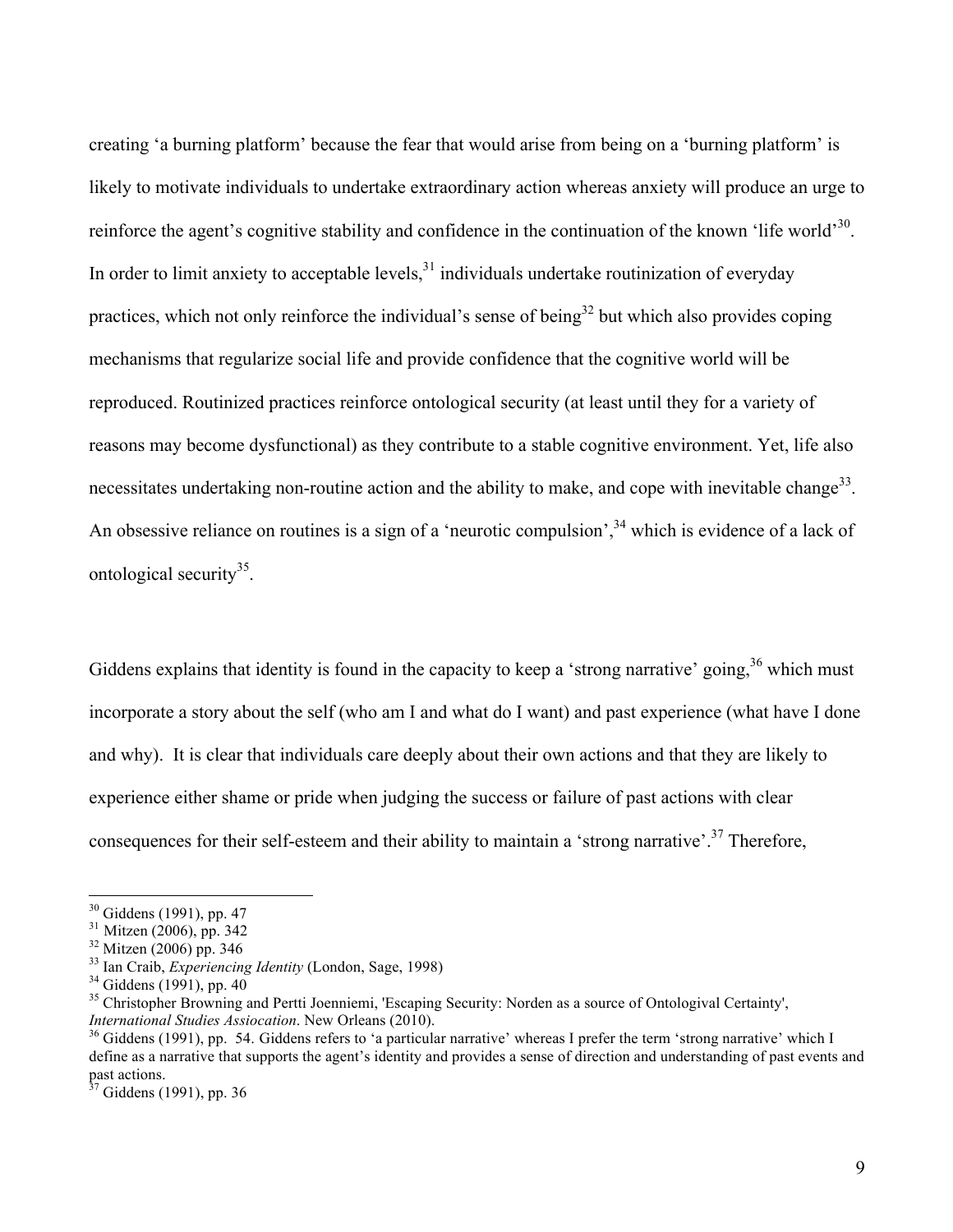although routinization of practice and a stable identity may be preferred by agents, action that changes established routines is sometimes a necessary undertaking, especially in response to disruptive events or unintended consequences<sup>38</sup>. Moreover, as underlined by Mitzen, it is 'a crucial requirement of individuals' self-understanding that actions can sustain it over time',<sup>39</sup> as the consequences of action will influence on-going identification processes by reproducing, contradicting or changing selfidentifications.<sup>40</sup> This point is also underlined by Charles Taylor who asserts that human agency is constituted by strongly evaluative self-interpretations of past actions, which are partly constitutive of our experience<sup>41</sup>.

Since the introduction of ontological security to International Relations theory, a significant literature has emerged. In Critical Security Studies, the link between ontological security and physical security has been investigated to understand how securitized issues can be brought back to the realm of normal politics<sup>42</sup> – or how to 'un-make' dysfunctional practices – by differentiating between 'security as being' and 'security as survival'. The interesting finding is that desecuritization need not take place through a social relationship with an 'Other', but can also be achieved through self-constitutive identification processes<sup>43</sup>. The concept has been increasingly used by a new generation of constructivist scholars who see ontological security as a means of highlighting the analytical separation between 'self' and 'identity' and how the nature of 'self-identity' is a 'reflexive project' that must be constantly 'worked

<sup>&</sup>lt;sup>38</sup> Friedrich Kratochwil, 'Making sense of international practices', in Emanuel Adler and Vincent Pouliot (2011), pp. 47.

<sup>39</sup> Mitzen (2006), pp. 344

<sup>40</sup> Mitzen (2006), pp. 346

 $41$  Charles Taylor,  $(1985)$ , pp. 4.

<sup>42</sup> Bahar Rumelili, 'Identity and desecuritisation: the pitfalls of conflating ontological and physical security', *Journal of International Relations and Development*, 18:1, (2013), pp. 1-13.

 $43$  Rumelili: pp. 2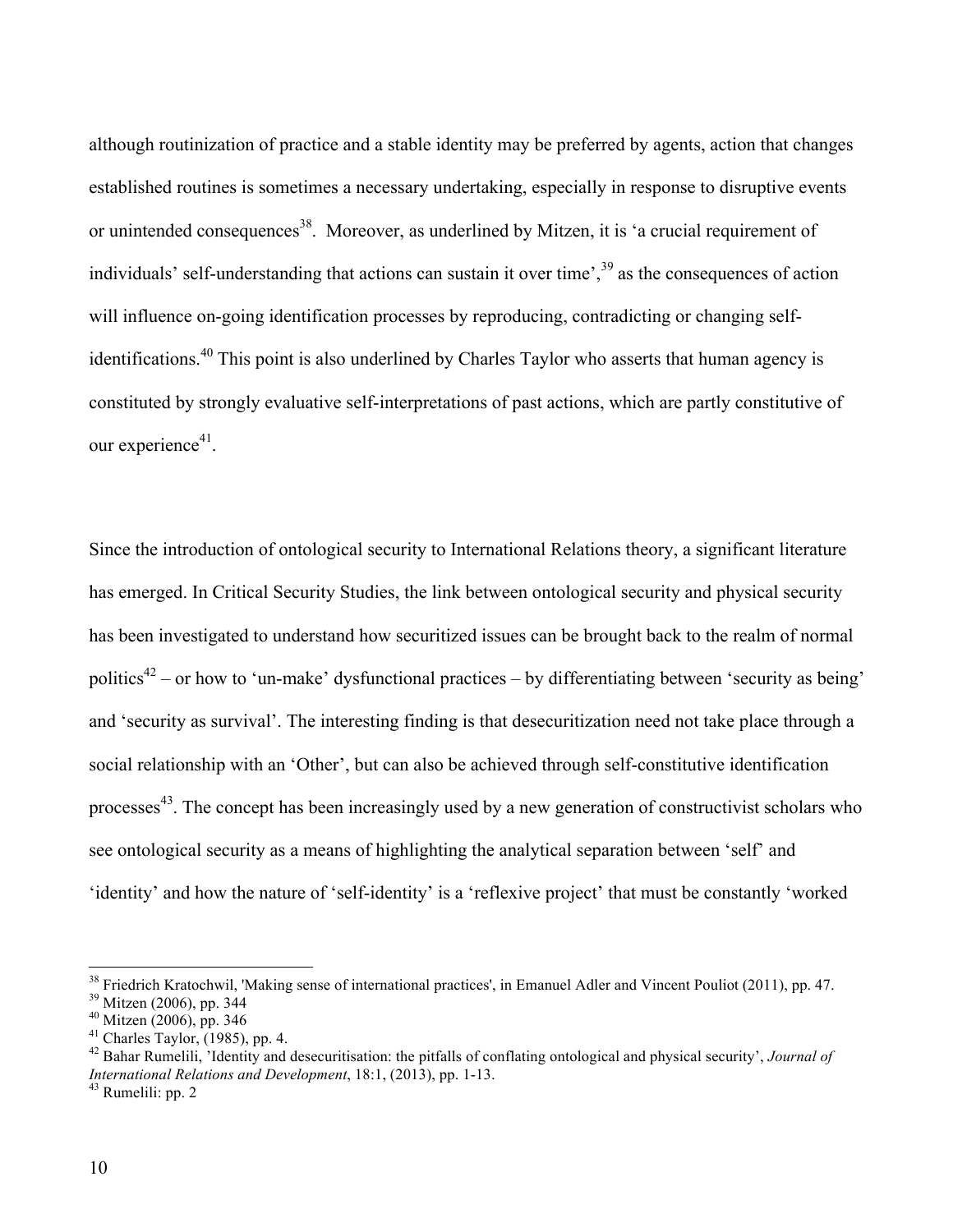at, and striven for, across many different social and institutional contexts<sup>-44</sup>. In this understanding, emphasis is not on the stability of identities, but rather on how reflexivity towards identity within a constantly changing world requires continuous processes of identification and narrating the influence of 'dislocatory events' that often compel agents to undertake action or to change their practice and to reflect on how events and action impact established identification and narrative processes<sup>45</sup>. From this perspective ontological security is not only of importance in those cases where it is lacking, but is important more generally for understanding identification processes as part of a reflexive project of continuously seeking to maintain a sense of 'self' through 'being' and 'doing' in a constantly changing  $environment<sup>46</sup>$ .

Ontological security has also been utilized in the constructivist literature on the importance of biographical narratives and memory. For example Mailksoo has demonstrated that in a changing environment, memory becomes especially important as a temporal orientation devise that constitutes the central core of a biographical narrative<sup>47</sup>. In this connection what is important is not so much what happened, but rather what was remembered – especially what was incorporated into the biographical narrative. This is an issue of importance both to ontologically secure and insecure individuals/entities, because as shown by Stuart Croft, although the ontologically secure individual does not worry about the deeper meaning of life and although social interactions are largely unproblematic and based on inter-subjective understandings that define the boundaries of the normal, there is always a fragility and

<sup>&</sup>lt;sup>44</sup> O'Brien, 1999 cited in Christopher Browning, 'Nation Branding, National Self-Esteem, and the Constitution of Subjectivity in Late Modernity', *Foreign Policy Analysis,* 11:2, (2015), pp. 195-214: 197

<sup>45</sup> Browning and Joennimi, 'Ontological Security, Self-articulation and Securitization of Identity', forthcoming *Cooperation and Conflict,* (2016), pp. 16

<sup>46</sup> Browning and Joennimi (forthcoming, 2016), pp. 23

<sup>47</sup> Maria Mälksoo, 'Memory must be defended', *Security Dialogue*, 36:3 (2015), pp. 231-237: pp. 223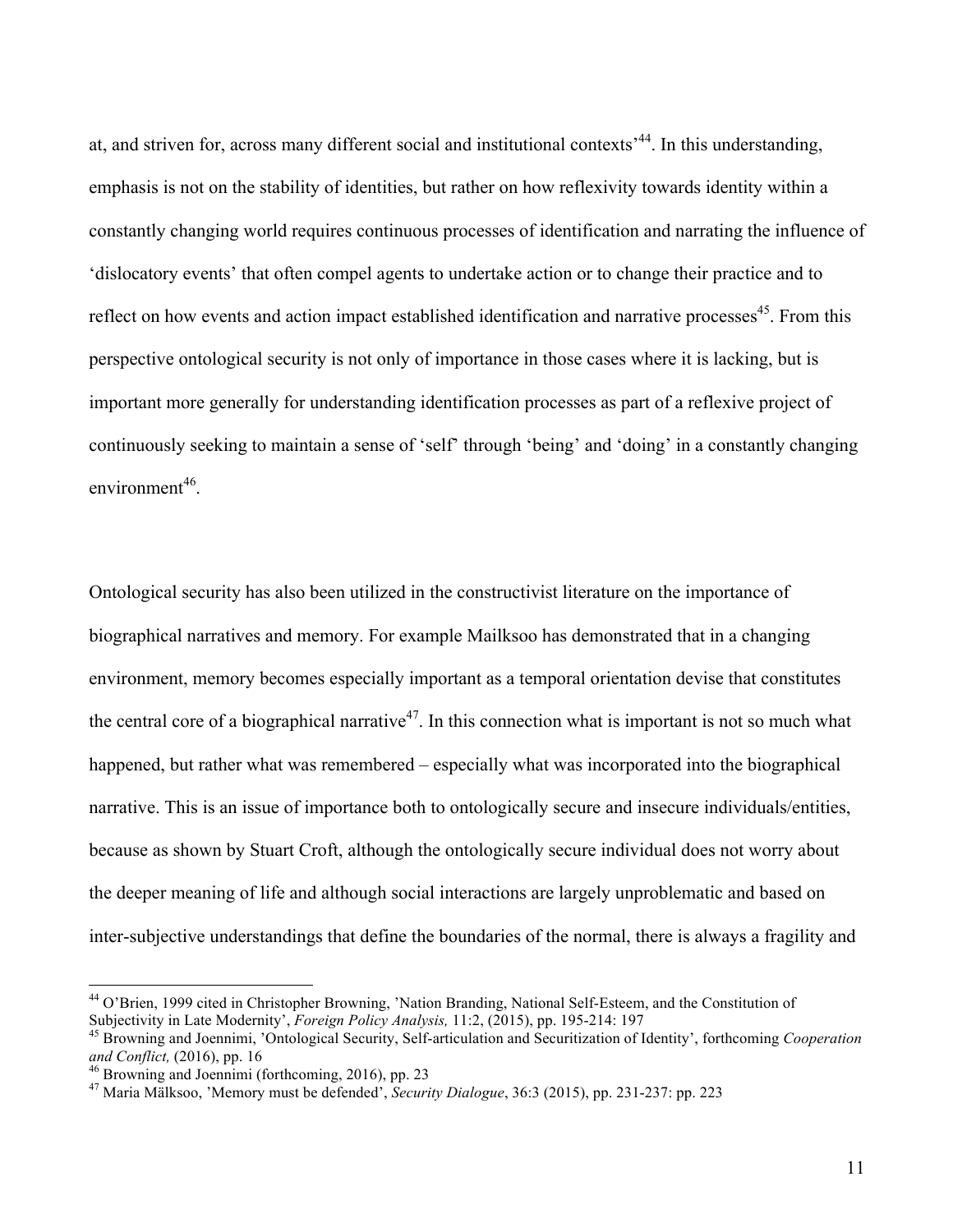precariousness to ontological security<sup>48</sup> which means that even ontologically secure individuals need to continuously maintain their narratives and situational accounts of who they are and why they behave as they  $do^{49}$ .

The fragility and precariousness of ontological security is also underlined by Felix Berendskoetter, who suggests that identity is constituted through experience and knowledge structures which are constantly developing and which suggest that neither the 'self' nor 'the world' are ever solidified but are constantly evolving<sup>50</sup>. Both need constant regrounding and adjustment in response to events and past actions and future visions. Drawing on Heidegger's ontology of 'being-in-the-world' (which Laing also used), Berendskoetter outlines how an entity (individual or state) is constituted through a narrative designating an experienced space, which seeks to give meaning to the past, as well as an envisioned space, which seeks to give meaning to the future<sup>51</sup>. Significant experiences – both good ones and bad ones – are likely to leave an imprint on the biographical narrative, which on each occasion is likely to require a re-configuration of the narrative and the related identification processes<sup>52</sup>. Therefore rather than just focusing on how identity is constituted in relations with others, the possibility of selfconstitutive processes based on reflexivity of past experience and evolving knowledge structures emerges. As a result, being ontologically secure does not mean having a stable identity, but rather that the 'self' is constantly re-constituted and regrounded on the basis of changing knowledge structures that are captured in narratives and incorporated into identification processes. As such, ontological

<sup>48</sup> Stuart Croft, 'Constructing Ontological Insecurity: The Insecuritization of Britain's Muslims', *Contemporary Security Policy*, 33:2, (2012) pp. 219-235: pp. 223

<sup>49</sup> Stuart Croft, (2012), pp. 221.

<sup>50</sup> Felix Berenskoetter, 'Parameters of national biography', *European Journal of International Relations*, 20:1, (2014), pp. 262–288

 $51$  Berendskoetter (2014) pp. 264

 $52$  Berendskoetter (2014) pp. 271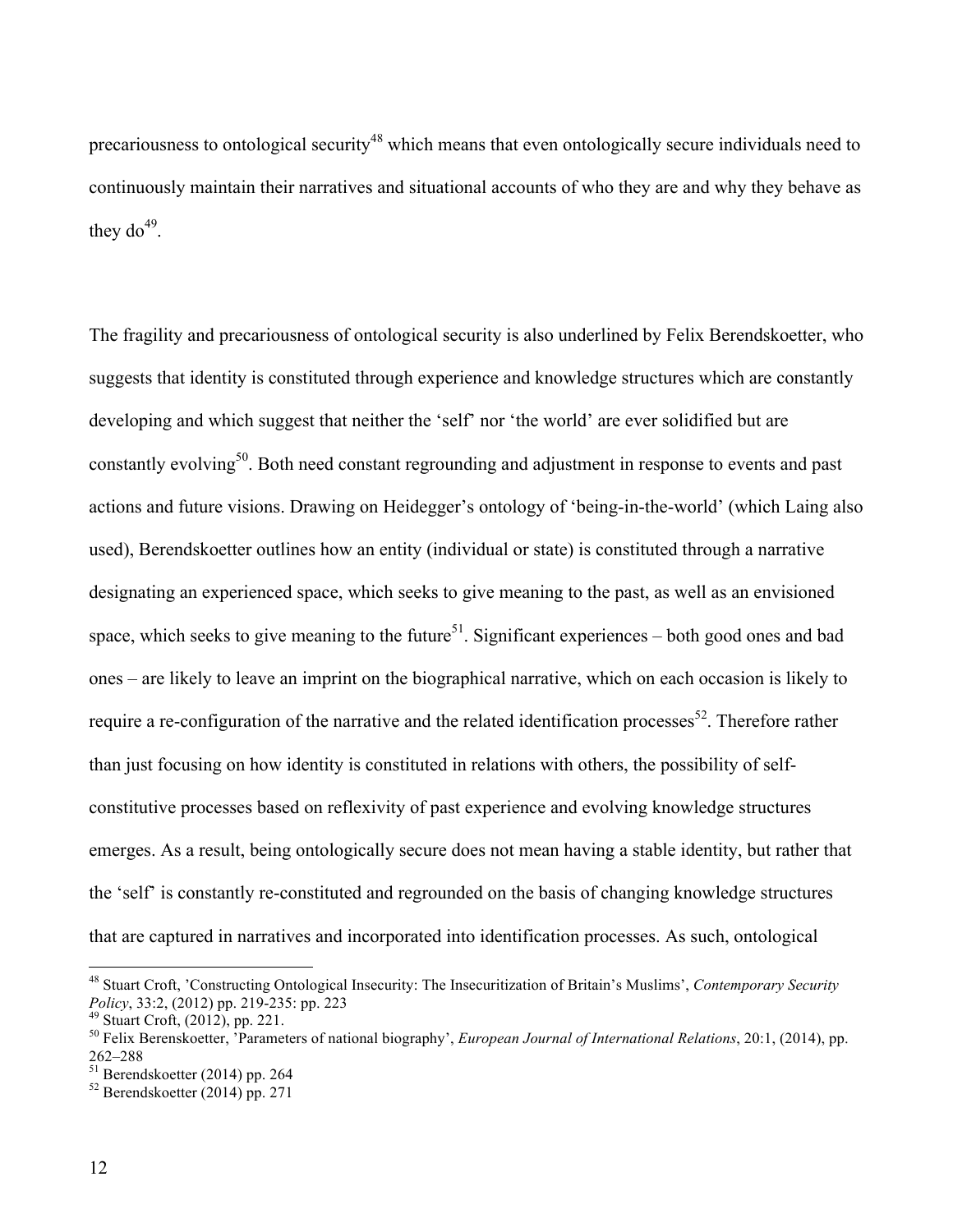security is always a fragile and contingent condition which is constantly in danger of being destabilized by 'dislocatory events' or of being undermined by behavior that is evaluated negatively by the external environment or by the individual/entity.

Although ontological security as a concept initially was developed for understanding how individuals with severe psychological issues might experience their own existence and the limitations a lack of ontological security would place on their ability to function in the wider society, the concept holds considerable potential for understanding how agents are able to utilize their agency, and perhaps more importantly, how a lack of ontological security might severely limit the ability of agents to fully exercise their agency in a strategic way. In the following I draw on the literature on ontological security outlined here, to in the first instance return to the problem of codetermination in constructivist theory and then to outline a constructivist framework in which the continuous 'regrounding' of ontological security appears to be central for understanding how (and when) agents are able to utilize their agency strategically to bring about change.

#### **Revisiting the social world, change and identity**

-

The problem of codetermination arises from the simultaneous belief that on the one hand change is possible through agent practice and changing ideational structures (such as norms), and on the other hand that the very same practices and norms have structural characteristics through their resilience<sup>53</sup>

<sup>53</sup> Emanuel Adler, 'Resilient Liberal Practices' in Tim Dunne and Trine Flockhart (eds.) *Liberal World Orders* (Oxford: Oxford University Press, 2013)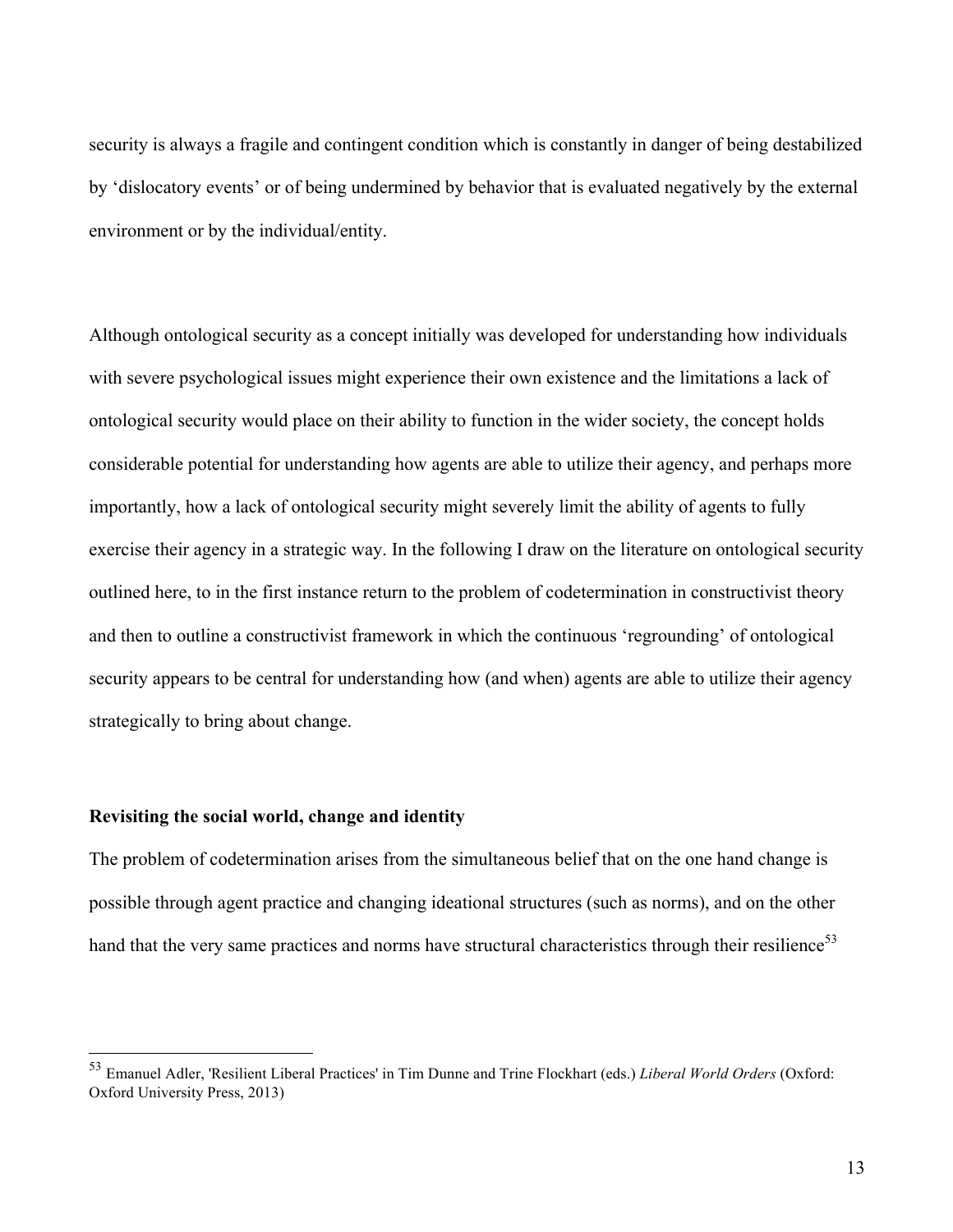derived from agents being hardwired to prefer the stability and cognitive consistency they provide<sup>54</sup>. This raises the question of how the impetus for change arises in the first place. In other words, if agents reproduce their own structural constraints though the very same quotidian practices and norms that are assumed to bring about change<sup>55</sup> and they instinctively prefer stability to change, how does change ever take place? To move towards an answer to this question it is necessary to revisit constructivism's foundational assumption about the social world as a duality of structure and agency, which leads to a problematization of constructivism's understanding of *external* and *internal* sources of change.

#### *The ontology of the social world*

The constructivist conceptualization of the social world as consisting only of structure and agency, is a problem for understanding change because the possibility of change is restricted to structures changing through agent practice or agent's practice changing through structural shifts. I am persuaded by Hidemi Suganami that the constructivist reliance on the structure-agency dichotomy represents an incomplete understanding of the social world and that a more all-encompassing understanding of the social world is one that focuses on a trinity comprising of those elements of life that can be changed, those that can't and those that just happen by chance. Therefore rather than seeing the social world as consisting of just structure and agency, I follow Suganami (and strangely Singer) in understanding the social world as consisting of elements that can be described as 'voluntaristic, deterministic and stochastic'<sup>56</sup>. Suganami's notion of the social world problematizes the constructivist foundational assumption that

<u>.</u>

<sup>54</sup> Ted Hopf, 'The Logic of Habit in International Relations', *European Journal of International Relations*, 16:4 (2010) pp. 555

<sup>55</sup> Ted Hopf, 'The Promise of Constructivism in International Relations Theory', *International Security*, 23:1 (1998), pp. 180.

<sup>56</sup> Singer quoted in Suganami, (1999), pp. 369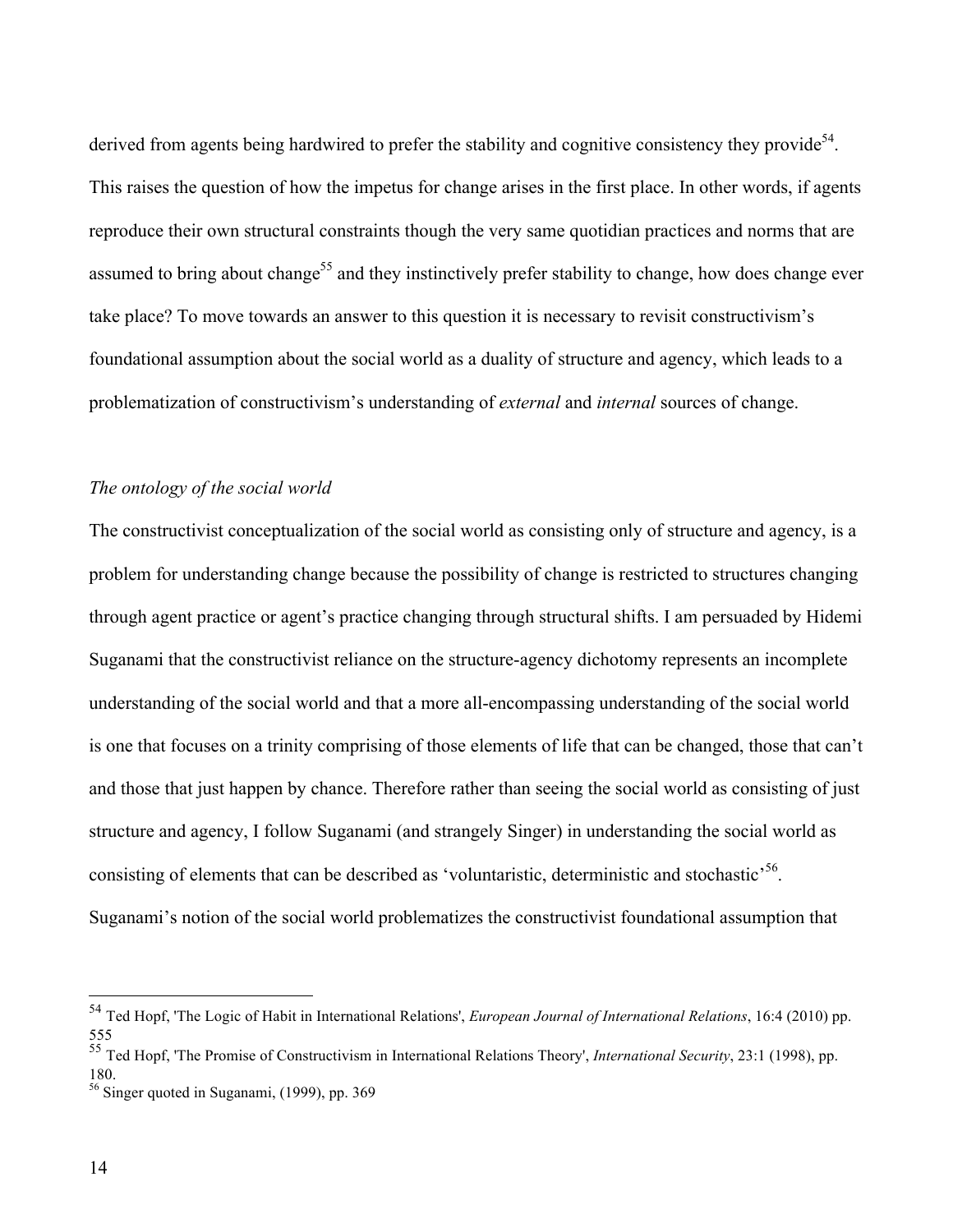structure and agency are mutually constituted,<sup>57</sup> because it suggests that the mutual constitutiveness between agency and structure is only part of a wider process that also includes important selfconstitutive processes located *inside* the agent level, which are aditionally, as suggested by constructivism, influenced by structural (deterministic) factors but which are also influenced by other random (stochastic) factors that like the deterministic factors are located *outside* the agent level. By including other external (to the agent) factors than just structure, the well recognized influence from the occurrence of events, from social processes with other agents and from unintended consequences from agents' own actions move into theoretical view as additional external sources of change. Moreover by opening up the agent level and looking *inside* the agent level, the reflexive (voluntaristic) agent based identification processes that are recognized in the literature on ontological security also move into theoretical view thereby providing a theoretical space for processes that were invisible (or bracketed) in early constructivist theory.

With Suganami's conception of the social world, it follows that agents are not social and cultural 'dupes' blindly reacting to structural change or unthinkingly producing big change through endless minor modifications of their practice (although both of these also happen) but that agents (human beings) act with purpose and intention – sometimes to bring about change – but always to seek to maintain or establish their ontological security. In this article, I assume that agency is constituted through relational processes with externalities (structures, events and social relationships with other agents) and through internal sources of change found in the agent's self-constitutive identification processes, which involve significantly more self-reflection and self-constitution than is implied in most

<sup>57</sup> Wendt (1999); Giddens (1984); David Dessler, 'What's at Stake in the Agent-Structure Debate?' *International Organization*, 43:3 (1989), pp. 441-473.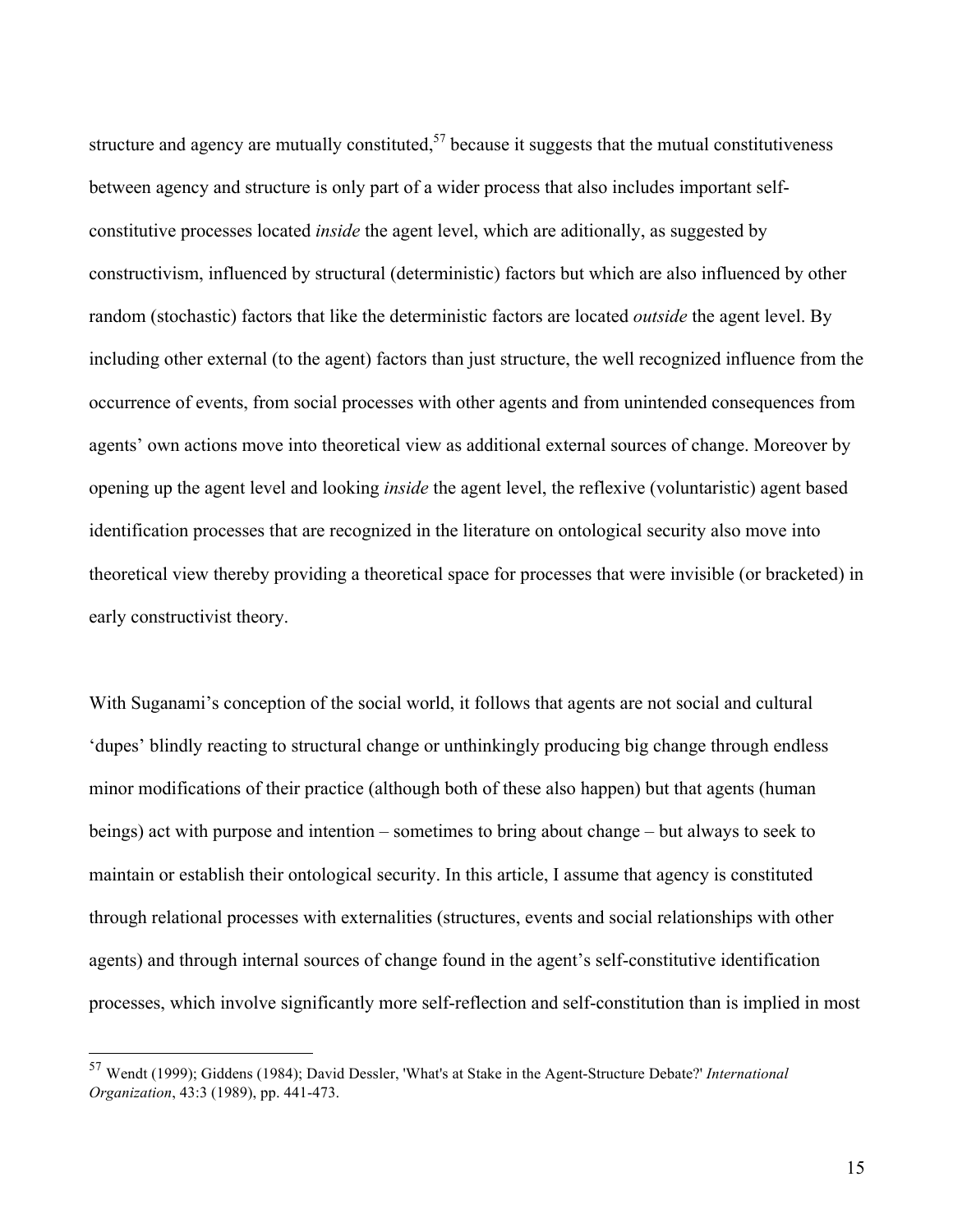constructivism. This assumption is expressed later in the article in figure three in the shaded ring, which represents *external sources of change* conceptualized as deterministic and stochastic sources of change which are placed around the voluntaristic processes, which represent *internal sources of change* originating *inside* the agent level.

#### *Conceptualizing change and its external sources*

I have already alluded to the constructivist focus on change and the belief that dysfunctional practices can be 'un-made' through changes in agents' identity and/or in the ideational milieu such as in commonly held norms and values,<sup>58</sup> constitutive rules<sup>59</sup> or in social deeds/rules<sup>60</sup>. The sources of such change is often assumed to be a 'critical juncture' which will have revealed a disconnect between the ideational structure and agents' experience of who they are and what they do, where it is widely agreed that agents will suffer from severe cognitive dissonance, making them highly motivated to accepting transformative change for example by searching for a new norm set with a new identity and new associated practices and appropriate action $^{61}$ . However, the centrality of the 'critical juncture' in constructivist thinking about change is curious, because in a social world conceived as a duality of structure and agency it is unclear who – or what – produces the critical juncture<sup>62</sup>.

<sup>&</sup>lt;sup>58</sup> Finnemore and Sikkink (1998)

<sup>59</sup> Kratochwill (1989)

 $60$  Onuf (1989)

<sup>61</sup> Trine Flockhart, 'Democracy, Security and the Social Construction of Europe', *Perspectives on European Politics and Society*, 2:1 (2001), pp. 27 – 55

 $\frac{62}{2}$  Even though the literature on change in IR is extensive the question of the origin of the 'critical juncture' remains only partially explored. See for example Robert Gilpin, *War and Change in World Politics* (New York: Cambridge University Press, 1981); Kenneth Waltz, *Theory of International Politics* (Reading: Addison-Wesley, 1979); G. John Ikenberry, 'Explaining Crisis and Change in Transatlantic Relations' in Jeffery Anderson, John Ikenberry and Thomas Risse (eds), *The End of the West? Crisis and Change in the Atlantic Order* (Ithaca: Cornell University Press, 2008); G. John Ikenberry, 'Introduction: Power, Order and Change in World Politics' in G. John Ikenberry, (ed.) *Power, Order and Change in World Politics* (Cambridge: Cambridge University Press, 2014), pp. 1-17; Donald Puchala, *Theory and History in International Relations* (London: Routledge, 2003).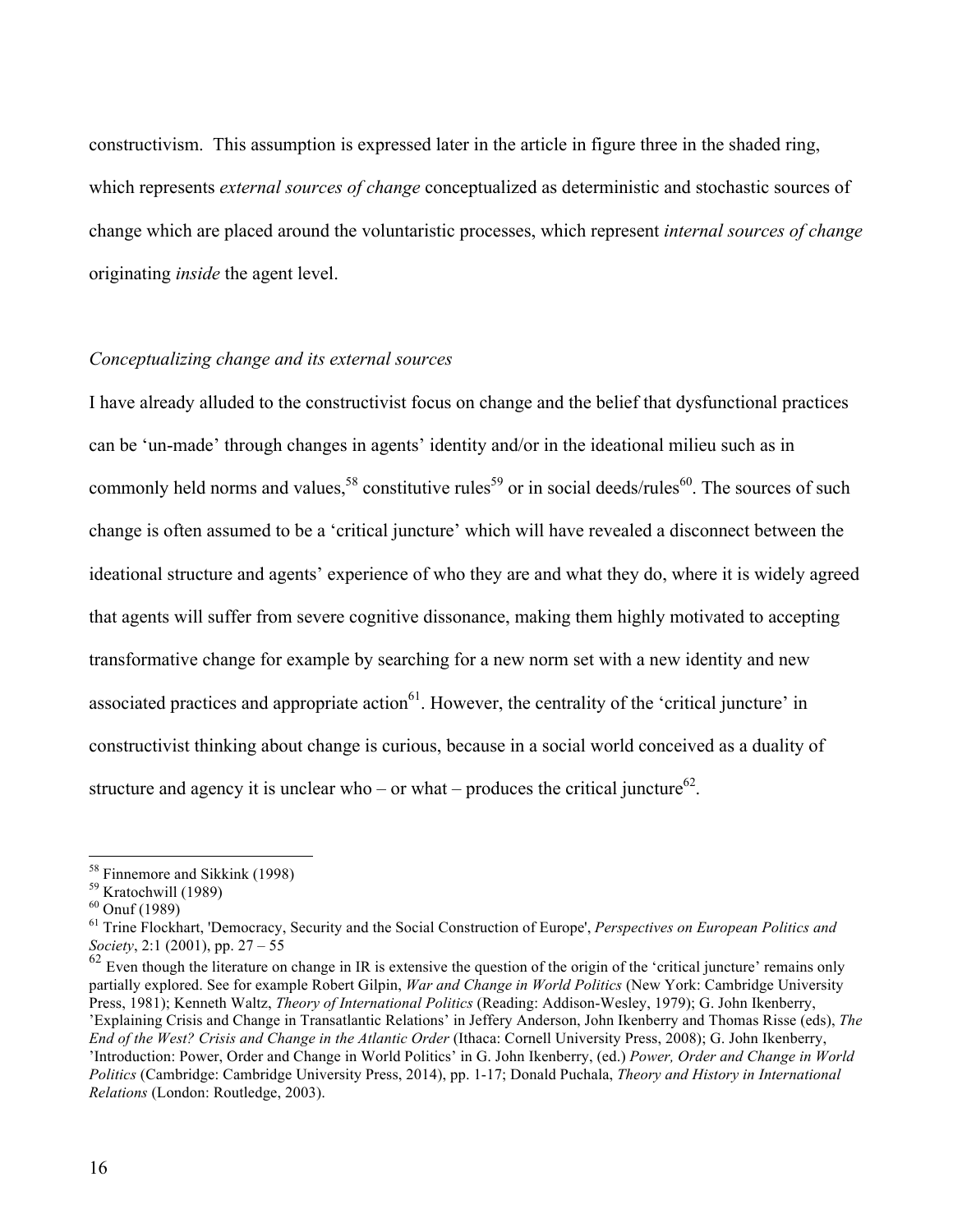The other widely cited source of change in constructivist theorizing is change as the result of processes of socialization in which one set of agents (or a social group) seek to induce identity or norm change in another group of agents. There is an extensive constructivist literature on socialization in which it is argued that in times of cognitive dissonance agents will be particularly open to influence from other agents through various forms of social interaction such as argument and persuasion<sup>63</sup>, socialization<sup>64</sup> or simply by mimicking other agents<sup>65</sup>. The focus here is on how norms or other non-material forms of structure might be changed, which in turn might change identity and interests. Yet as pointed out by Felix Berenskoetter<sup>66</sup> few early constructivists have offered substantial insights into identity and how it is formed, let alone how it informs action. Indeed Alexander Wendt $67$  stated explicitly that his version of constructivism was not concerned with the formation of identity. In this sense therefore the emphasis on socialization as a means to change norms and identity is also curious because not only are processes of socialization, processes that take place in an agent-agent constitutive relationship rather than in a mutually constitutive relationship between structure and agency, but it is also unclear where in a social world conceived as a duality of structure and agency the motivations for some agents to seek to socialize other agents come from<sup>68</sup>. The main sources of change in constructivist theory – critical junctures and relational social processes such as socialization - leave constructivism with a problem of

<u>.</u>

<sup>63</sup> Thomas Risse, "Let's Argue!' Communicative Action in World Politics', *International Organization*, 54:1 (2000), pp. 1- 39; Neta Crawford, *Argument and Change in World Politics: Ethics, Decolonization and Humanitarian Intervention* (Cambridge, Cambridge University Press, 2002).

<sup>64</sup> Jeffery Checkel, 'International Institutions and Socialization in Europe: Introduction and Framework', *International Organization*, 59:4 (2005), pp. 801-826; Trine Flockhart, 'Complex Socialization: A Framework for the Study of State Socialization', *European Journal of International Relations* 12:1 (2006) pp. 89-118.

<sup>65</sup> J. March and P. J. Olsen, *Rediscovering Institutions: The Organizational Basis of Politics* (New York: Free Press, 1989) <sup>66</sup> Felix Berendskoetter, 'Reclaiming the Vision Thing: Constructivists as Students of the Future', *International Studies Quarterly*, 55 (2011), pp. 650.

 $67$  Wendt (1999), pp. 11

<sup>&</sup>lt;sup>68</sup> The question is implicitly addressed by those who see improvements in agents' standing or self-esteem as a major motivational factor. See for example Mark Rubin and Miles Hewstone, 'Social Identity Theory's Self-Esteem Hypothesis: A Review and Some Suggestions for Clarification', *Personality and Social Psychology Review*, 2 (1998), pp. 40-62; Lebow(2008) and Rebecca Adler-Nissen, 'Stigma Management in International relations: Transgressive Identities, Norms and Order in International Society' *International Organization*, 68:1, (2014), pp. 143 – 176.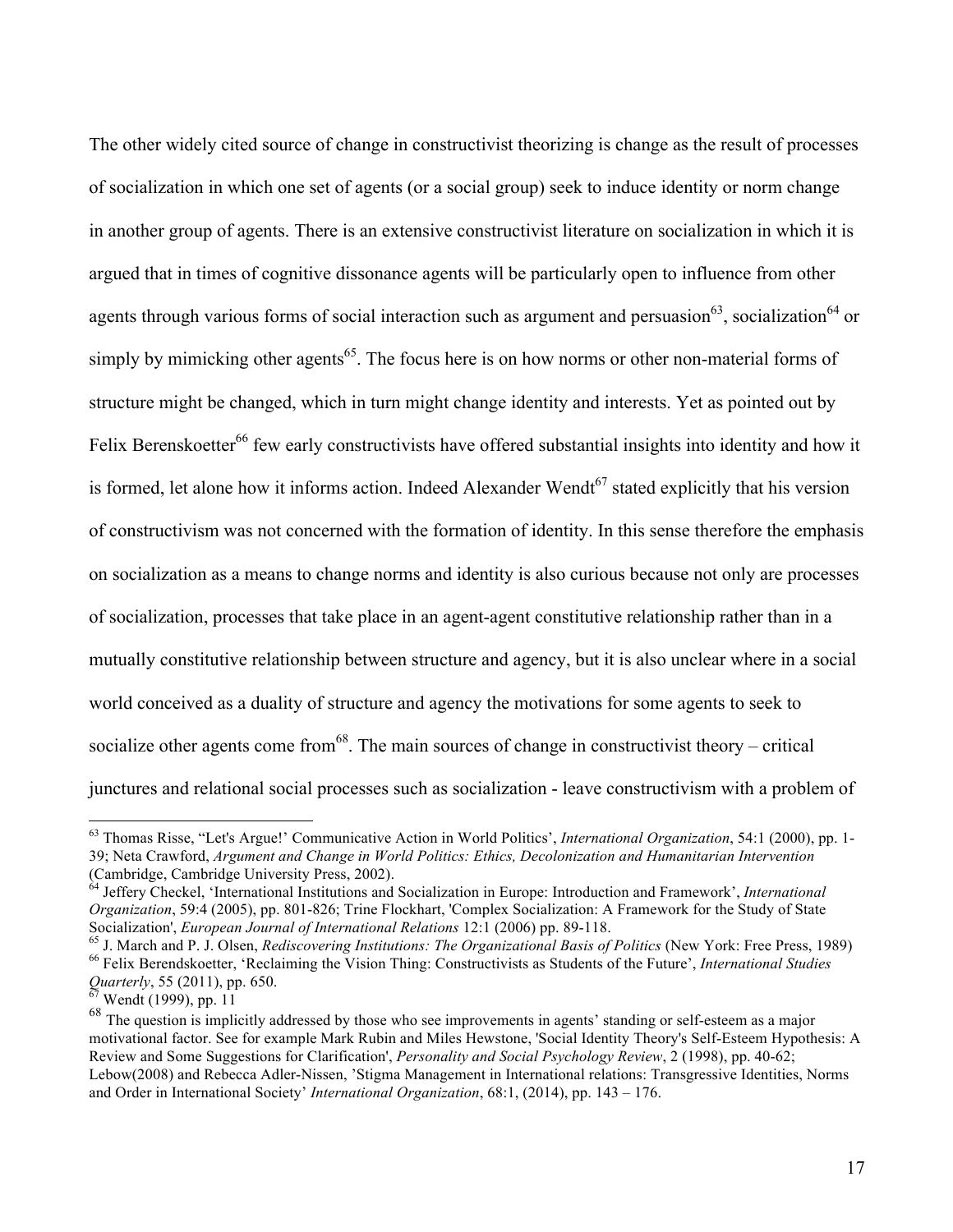accounting for emergent factors originating neither at the structural level nor at the agent level. Moreover, despite constructivism's rhetorical embrace of change, surprisingly little work has been undertaken on conceptualizing change and for understanding the many forms different forms change can take. Therefore in order to bring more depth and nuance to our thinking about change, it is instructive to look to the literature on Change Management.

With inspiration from Change Management theory, I use a two-pronged approach to inquire into the 'form of change' in terms of location, object and experience, and by distinguishing between different 'processes of change' in terms of them being planned, emergent, evolutionary or revolutionary.<sup>69</sup> I identify three different 'forms of change'; one located at the structural level characterized by change in material, institutional and ideational elements<sup>70</sup> as well as two agent-level forms of change – one in the experience of 'being' observable in agents' identity, knowledge and narrative and the other in agents' experience of 'doing' demonstrated in their performance through practice, action and social relations. Constructivism has over the years been engaged with all three processes of change, but their difference has not been explicitly been noted. These different forms of change are experienced as changes either in the material, ideational or discursive milieu of the agent or as change in 'who I am' and in 'what I do'. The different forms of change are summarized below.

#### Figure 1: Forms of change

| <b>Location of change</b> | <b>Object of change</b> | <b>Experience of change</b> |
|---------------------------|-------------------------|-----------------------------|
|                           |                         |                             |

-<sup>69</sup> Weick (2000)

 $70$  Structure can be many things such as material forms of infrastructure, formal forms of institutions such as law, diplomacy and war and ideational forms of structure rooted in norms, rules and language – or it may be a combination of all three.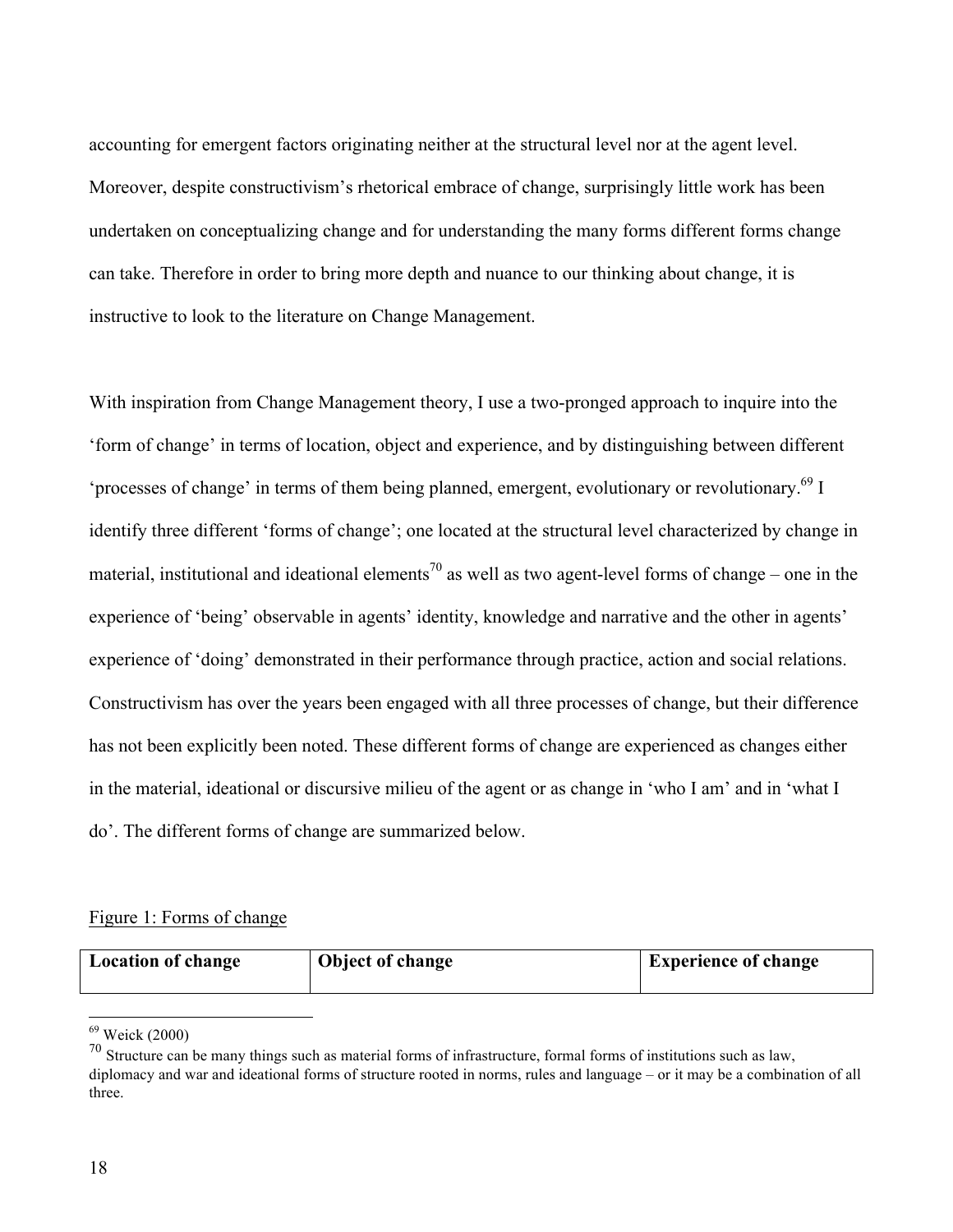| Structural level        | Material, institutional, ideational   | Change in my milieu |
|-------------------------|---------------------------------------|---------------------|
| Agent level – 'being'   | Identity, knowledge and narrative     | Change in who I am  |
| Agent level $-$ 'doing' | Practice, action and social relations | Change in what I do |

Apart from different forms of change, change also takes place through different processes. Generally speaking IR has operated with assumptions about the process of change being either intentional and progressive towards a particular vision or as being characterized by agents' habitual practice occasionally interrupted by crises<sup>71</sup>. Curiously, the importance of events has been on the one hand clearly visible through the emphasis on 'critical junctures' – or perhaps better termed 'dislocatory events' and on the other hand as almost absent from theoretical discussions because 'event-driven' change has been dismissed as 'reactive' as opposed to the more desirable 'strategic' change. However, given Harold MacMillan's memorable answer when asked what was most likely to throw a government off course: 'events my dear boy – events'<sup>72</sup>, the failure to theoretically account for the occurrence of events seems a major deficiency in constructivist theorizing on change. It seems clear therefore that a first step towards a more complete understanding of processes of change is to be aware of the different change processes 'out there' and to theoretically open up for the possibility of accounting for events.

 $71$  For a discussion on the focus on linear and progressive change in liberal IR theory see Trine Flockhart, 'Liberal Imaginations: Transformative Logics of Liberal Order' in Tim Dunne and Trine Flockhart (2013), pp. 69- 86; John M. Hobson, 'Mann, the state and war' inn J. Hall, A and R. Schroeder (eds), *An Anatomy of Power: The Social Theory of Michael Mann* (Cambridge: Cambridge University Press, 2002), pp. 150-166; Christian Reus-Smit, 'The idea of history and history with ideas', in Stephen Hobden and John M. Hobson (eds.), *Historical Sociology of International Relations* (Cambridge: Cambridge University Press, 2002); John Gerard Ruggie, *Constructing the World Polity: Essays in International Institutionalization* (London: Routledge, 1998).

 $72$  Indeed, MacMillan's hunch was correct as emergent change is by far the most common form of change, and planned change (both evolutionary and revolutionary) have notoriously poor success rates. See Weick (2000), pp. 226.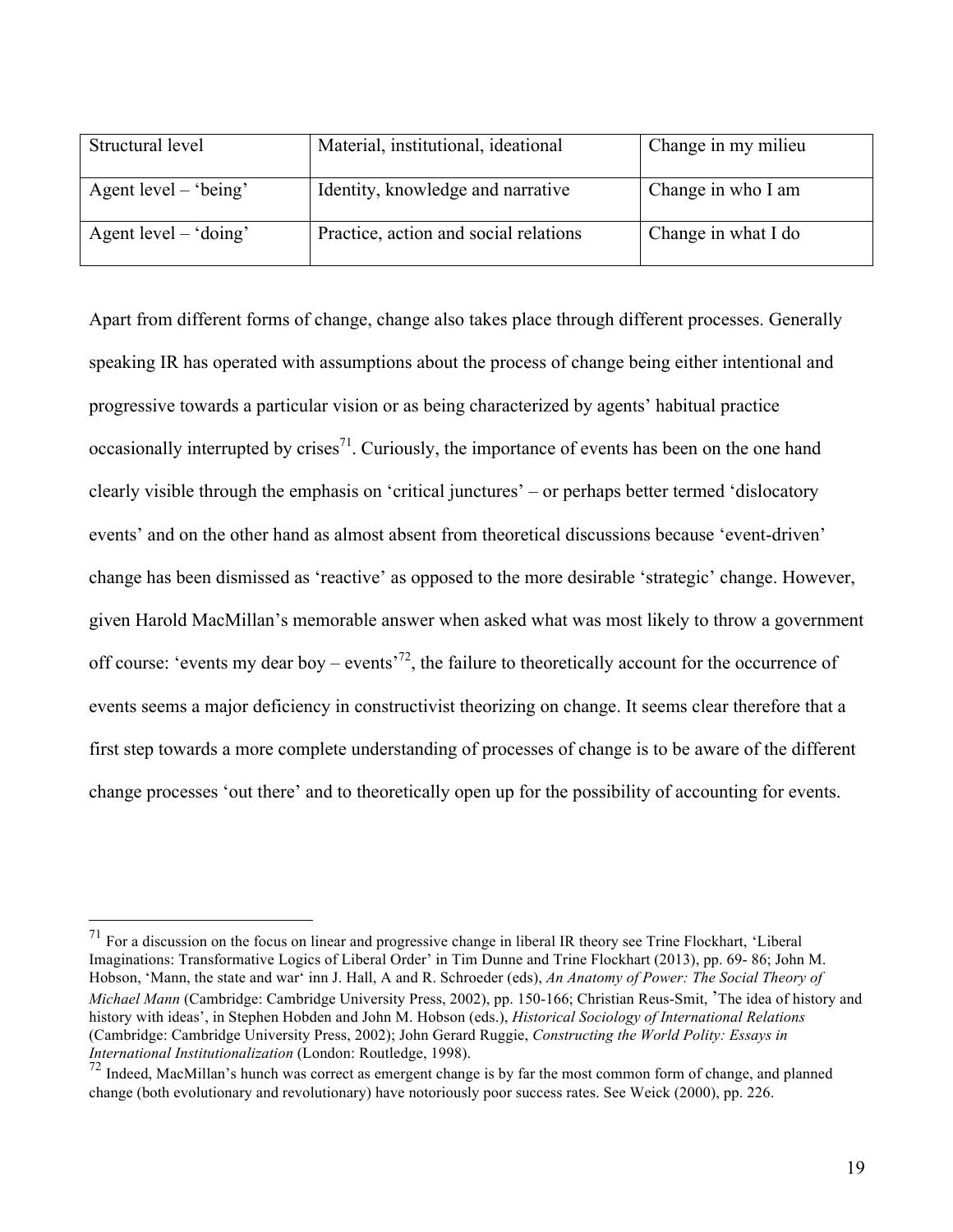Again it is instructive to look to Change Management where the necessity of theoretically accounting for 'events' has long been recognized.<sup>73</sup>

On the one hand, change can be said to be continuous and ever present as agents and structures alike are always in a process of becoming.<sup>74</sup> In this understanding, change is a temporal entity inextricably tied to an imagined future of the self and a narrative about the journey towards the imagined endpoint of the process of becoming. This is the view of change that has been most prominent in constructivist theorizing in IR. But change can also be characterized by episodes marked by events or by actions undertaken by the agents that may have unintended consequences and which may at any time alter the direction and speed of the process of becoming.<sup>75</sup> These processes can be conceptualized as either planned or emergent<sup>76</sup>, where 'emergent change' is random and takes place when new patterns of performance *emerge* in the absence of explicit *a priori* intentions. <sup>77</sup> In this conception change can be either evolutionary or revolutionary,<sup>78</sup> depending on whether the 'episode' is a critical – or dislocatory event, leading to transformation of the existing milieu, or if the 'episode' is simply a minor event requiring adjusted performance within the existing structural environment. With the insights from Change Management, processes of change can be described as emergent, planned, evolutionary and revolutionary as outlined in the matrix below.

<sup>&</sup>lt;sup>73</sup> Mikael Brännmark and Suzann Benn, 'A Proposed Model for Evaluating the Sustainability of Continuous Change Programmes', *Journal of Change Management*, 12:2 (2012).

<sup>74</sup> Haridimos Tsoukas and Robert Chia, 'On Organizational Becoming: Rethinking Organizational Change, *Organization Science*, 13:5 (2002), pp. 290.

<sup>75</sup>Patrick Dawson, 'Reflections: On Time, Temporality and Change in Organizations', *Journal of Change Management*, 14:3 (2014), pp. 291.

 $76$  Emergent change is described as unpredictable, often unintentional, can come from anywhere and is hence the opposite of planned and continuous change. Margit Liebhart and Lucia Garcia Lorenzo, 'Between Planned and Emergent Change: Decision Maker's Perceptions of Managing Change in Organisations' *The International Journal of Knowledge, Culture and Change Management*, 10, (2014), available at: (http://eprints.lse.ac.uk/29866/1/\_\_libfile\_REPOSITORY\_Content\_Garcia-Lorenzo,%20L\_Between%20planned\_Garcia-Lorenzo\_Between%20planned\_2014.pdf) accessed 22 June 2015.

 $\frac{77}{77}$  Wanda Orlikowski, (1996), pp. 65.

<sup>78</sup> Karl E. Weick, (2000), pp. 233.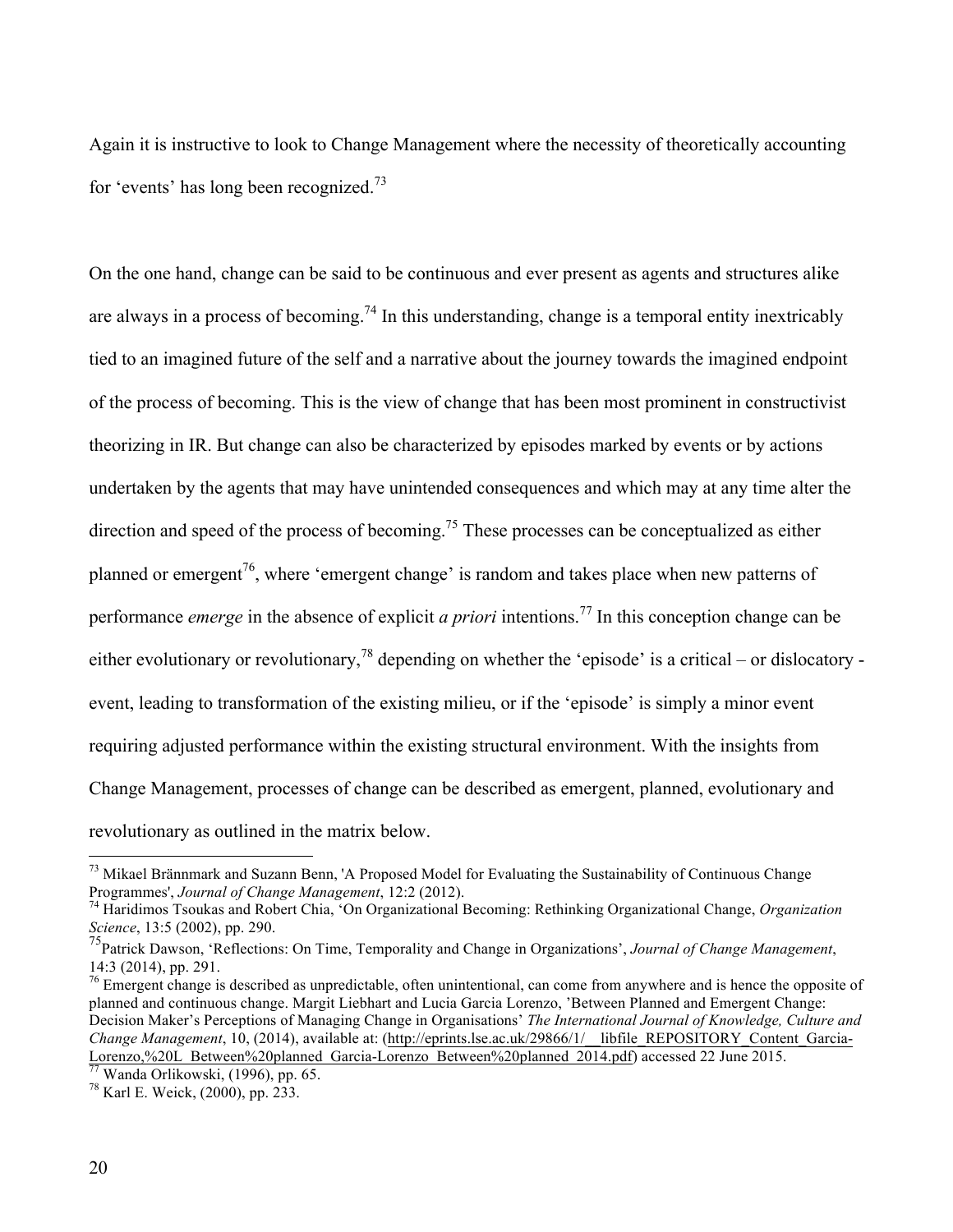|                | <b>Evolutionary</b>         | Revolutionary                |
|----------------|-----------------------------|------------------------------|
| <b>Planned</b> | Strategic gradual change    | Strategic transformation     |
| Emergent       | Event-driven gradual change | Crisis-driven transformation |

Figure 2: Ideal-type change processes

The four possible change processes outlined here are of course ideal-types that are unlikely to be found in their pure form in actual change processes and clearly the three forms of change (outlined in figure 1) cannot easily be separated as I have done. In 'real life' the three forms of change are likely to be highly interconnected and mutually constitutive, where the different forms of change will continuously impact on the agents' 'experience of being' and 'experience of doing', which will result in continuous processes of identity and narrative constructions and in adjustments to changes in the shared knowledge, all of which is contingent on (rare) changes at the structural level (deterministic factors) as well as the (more frequent) occurrence of events (stochastic factors). In 'real life' agents are faced with the challenge of having to navigate strategically in an emergent environment characterized by the continuous occurrence of events, unintended consequences of past action and the occasional crisis. The theoretical (and indeed practical) challenge therefore is to understand change as varied in both form and process and as something that places high demands on agents' ability to reflect on their actions and use their agency strategically to bring about the desired change – preferably without detrimental consequences for agents' self-esteem and standing. In practice this probably means that to make change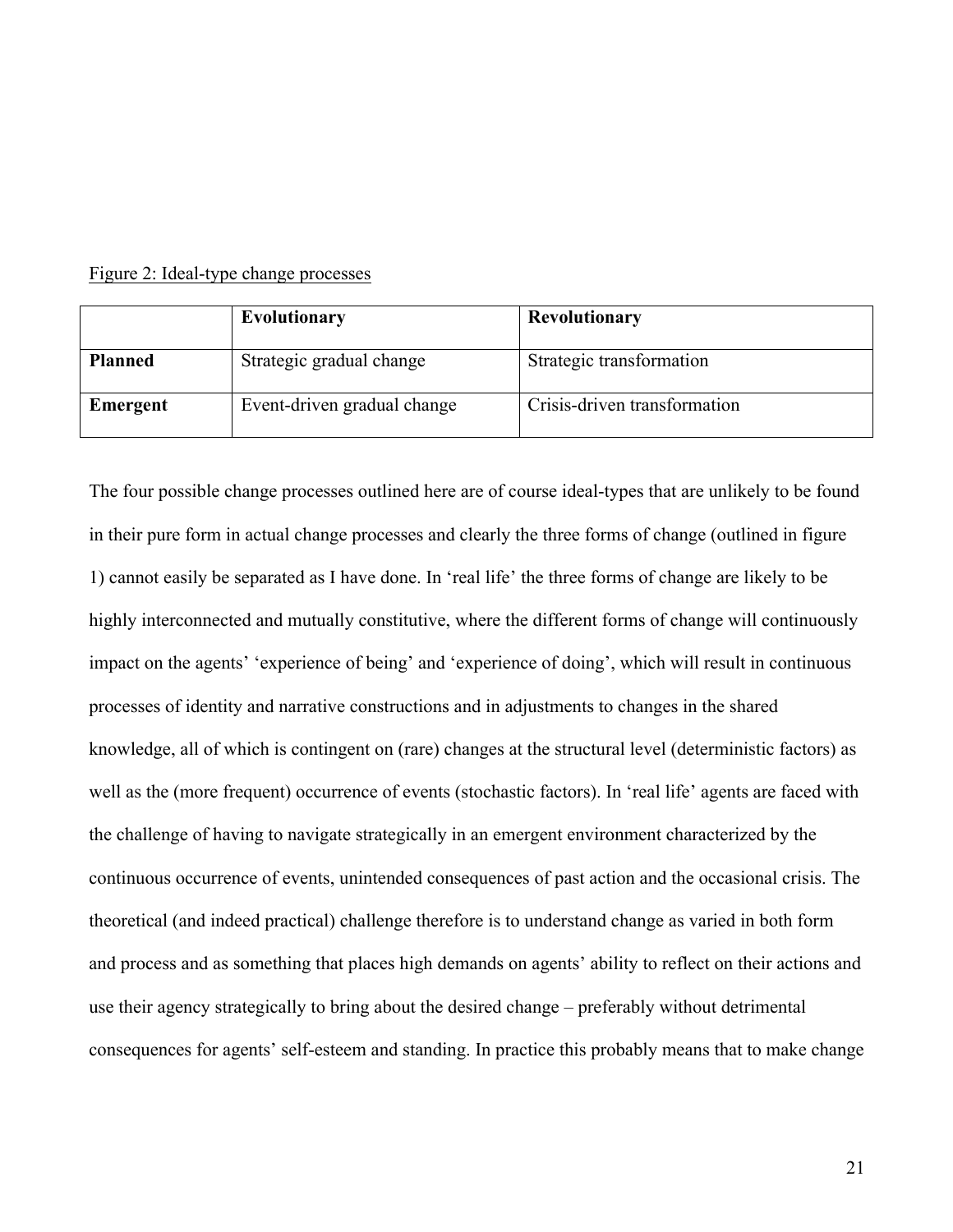happen, agents will be engaged in a continuous struggle to manage emergent change, unintended consequences and to occasionally be disrupted by crises that require the undertaking of transformational change – all of which will require regrounding of the agents' ontological security. To understand these processes, it is necessary to move to the second consequence of the Suganamiinspired social ontology, which is to look for the sources of change located *inside* the agent level.

#### *Identity and internal sources of change*

Constructivists believe that change can be achieved through identity change because identity is linked to interests, which will influence behaviour. However, constructivists (at least conventional ones) also adhere to an essentialist view of identity, which logically means that identities are pre-constituted and fixed. Moreover by focusing on change as something that (almost) inevitably follows crisis and by emphasizing norms as something that comes part and parcel with a socio-culturally determined identity and appropriate behavior located in different pre-existing social groups, constructivists shied away from engaging in a deeper understanding of the reflexivity preceding norm and identity change and from understanding what other factors than cognitive dissonance might motivate agents to undertake changes in their identity and in their behaviour. This focus was perhaps understandable within the context of the early constructivist attempt to counter neorealism, but as suggested by Charlotte Epstein, it brought constructivism on a path that assumed the self to be fully formed prior to engagement with structure<sup>79</sup>. Constructivism effectively sought reconciliation between a structural, systemic focus that required positing given units and appraising them from the outside, while emphasizing effects that called into question the assumed given-ness and which required opening up the units.<sup>80</sup> As we saw

 $79$  Epstein, (2011), pp. 330

 $80 \text{ Epsilonin} (2011), \text{pp. } 331$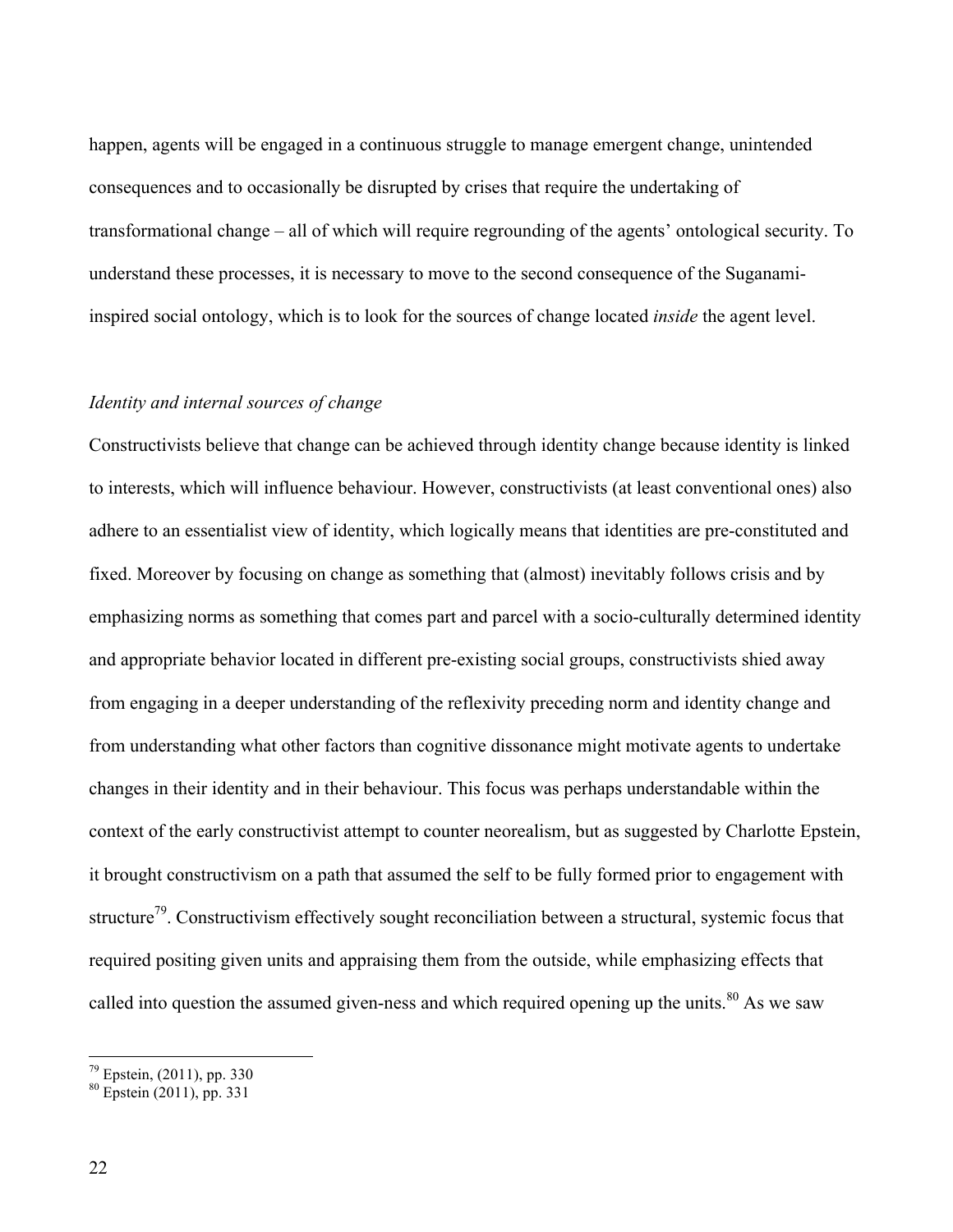above in the section on ontological security, this issue has been taken up by a new generation of constructivists who ask how identities are constituted and what motivates actors to realize the possibilities of 'being' and 'doing'<sup>81</sup> and more generally to appreciate the multifaceted nature of human agency and the ways in which agents make up their minds about how to put their agency to use.<sup>82</sup>

One of the first approaches to try to understand the connection between identity, norms and behavior was to use social identity theory (SIT) for answering why agents associate themselves with certain identities and take on certain norm sets with specific behavioural expectations. Drawing on the literature from social psychology such as Henri Tajfel $^{83}$  and John Turner, $^{84}$  constructivists argued that agents strive to maximize their self-esteem<sup>85</sup> by gaining membership of highly ranked social groups. It was argued that membership of a social group would require agents to take on the identity of the social group and to behave in accordance with the group's socially sanctioned norms. Agents would be willing to do so because belonging to a highly ranked social group would afford the individual esteem<sup>86</sup> and standing.<sup>87</sup> Moreover, from narrative theory<sup>88</sup> constructivists could point to how the identity of the individual and the social group continuously would be presented through on-going narrative constructions which would at all times seek to ensure positive emplotment and sense-making of the past by incorporating continuously occurring events into a narrative providing biographical continuity

 $81$  Berendskoetter (2011), p. 648

<sup>82</sup> Markus Kornprobst, 'The agent's logics of action: defining and mapping political judgement', *International Theory*, 3:1 (2011), pp. 72.

<sup>83</sup> Henri Tajfel, *Differentiation between Social Groups* (London: Academic Press, 1978).

<sup>84</sup> John Turner, *Rediscovering the Social Group* (Oxford: Blackwell, 1987).

<sup>85</sup> Mark Rubin and Miles Hewstone (1998), pp. 40-62.

<sup>86</sup>Michael Billig and Henri Tajfel, 'Social Categorization and Similarity in Intergroup Behaviour', *European Journal of Social Phychology*, 3:1 (1973); Tajfel (1978)

 $87$  Lebow,  $(2008)$ .

<sup>88</sup> Margarete Somers and Gloria Gibson, 'Reclaiming the Epistemological 'Other': Narrative and the Social Constitution of Identity', in Craig Calhoun (ed), *Social Theory and the Politics of Identity*, (Oxford: Blackwell, 1994).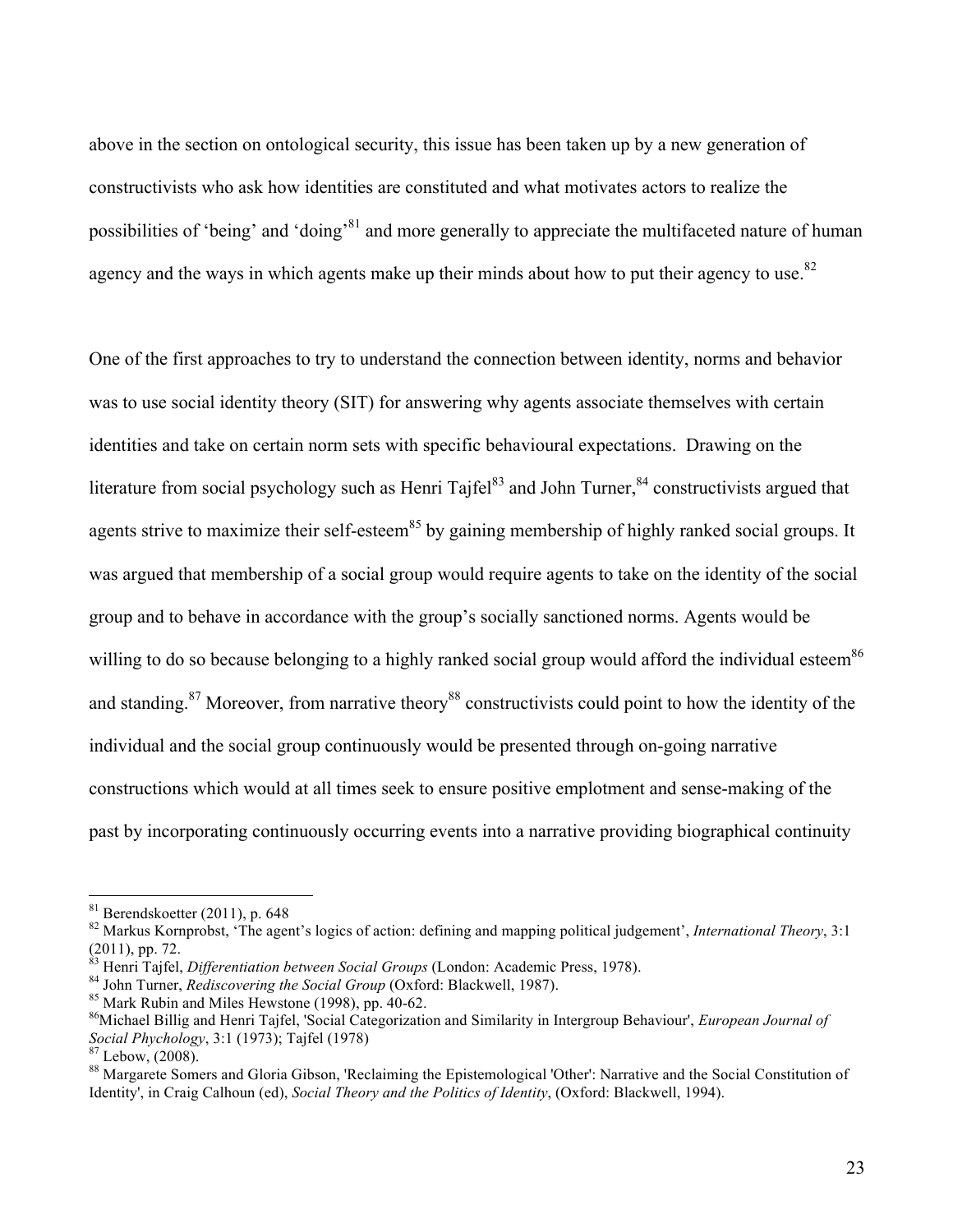and supporting the identity of the social group.<sup>89</sup> The relationship between identity and narrative is widely acknowledged but has been specifically linked by Felix Ciut $\hat{a}^{90}$  through what he calls the 'narrative shuttle'. Ciutâ sees the narrative shuttle as an ongoing process in which narratives and identities are continuously reinterpreted and realigned against each other in a process of 'shuttling' back and forth between ongoing narrative and identity construction processes, producing a continuous (re)constitution of narratives and identities and incorporating the occurrence of events and evaluation of performance.

Despite the contributions from social identity theory and narrative theory, the implicit assumption about the essentialist self was not fully overcome because it simply moved the question from one assumed given identity to a choice between several available, but fully formed, identities. Moreover, the constructivist foundational idea of a dialectic between structure and agency has meant that constructivism has struggled to demonstrate how agency is constituted and why, once constituted, agents might sometimes use their agency to bring about change. The turn to practice within constructivist theory has moved constructivist research some way towards addressing this issue by recognizing practice as not just a mechanical form of routinized performance but also as constitutive of agency. In this view practice is not just a means for gradually changing structure as advocated in early constructivism but is actually constitutive of the agency that can undertake change.<sup>91</sup> As Theodor Schzatzki notes, practice is about 'how humans do their very being in the world'<sup>92</sup> and how they

<sup>89</sup> D. Ezzy, 'Theorizing Narrative Identity: Symbolic Interactionism and Hermeneutics', *The Sociological Quarterly*, 39:2 (1998), pp. 239-252.

<sup>90</sup> Felix Ciutâ, 'The End(s) of NATO: Security Strategic Action and Narrative Transformation', *Contemporary Security Policy* 23:1 (2002), pp. 35-62.

<sup>&</sup>lt;sup>91</sup> Janice Bially-Mattern, 'A practice theory of emotion for International Relations, in Emanuel Adler and Vincent Pouliot (2011), pp. 75.

 $92$  Schzatzki quoted in Bially-Mattern (2011), pp. 70.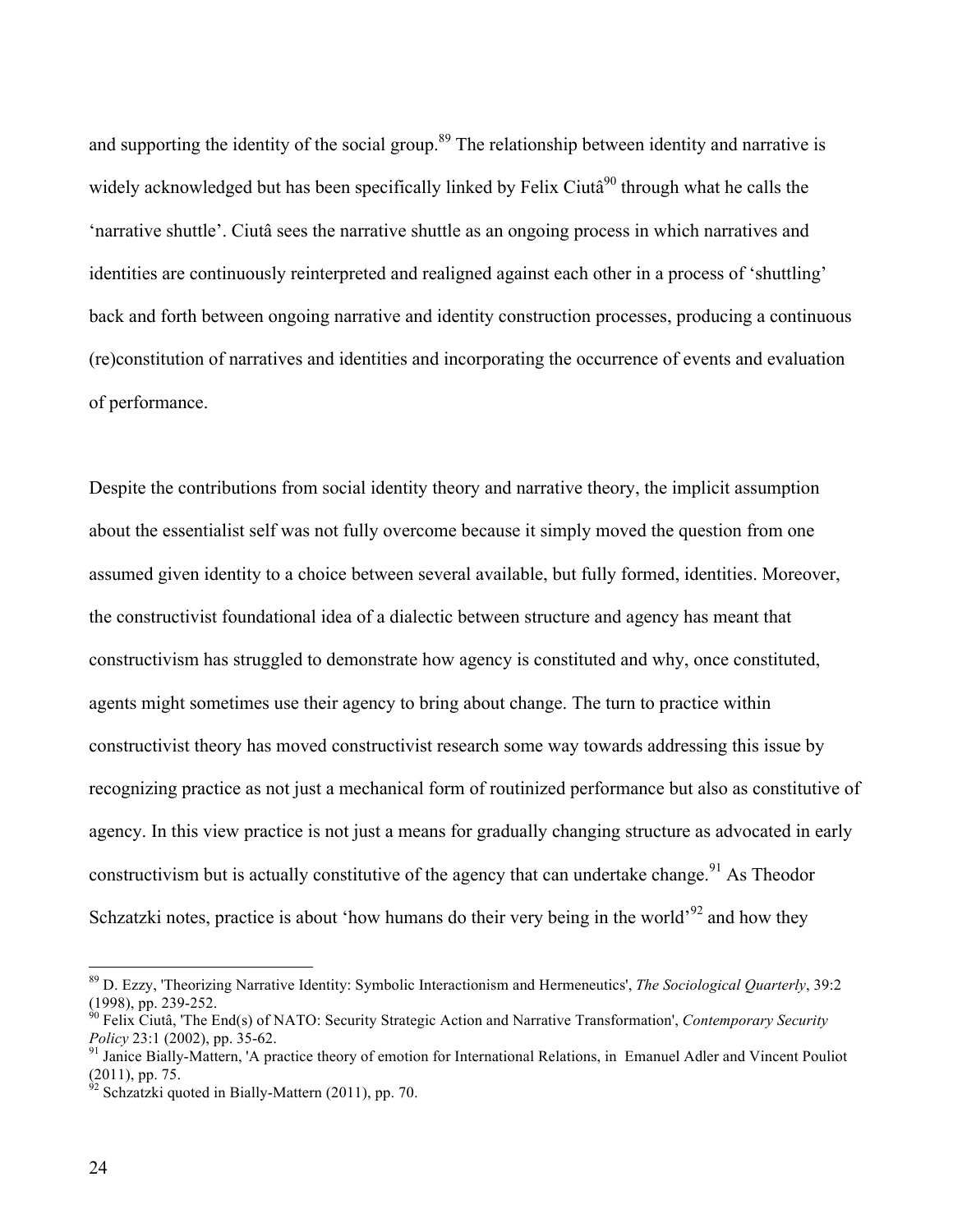organize human life, establish social order and transform the social orders they create. The 'practice turn' is an important point in the continuous development of constructivism towards overcoming some of the problems associated with 'codetermination' because it challenges some of the assumptions about change made during the initial stages of constructivist thinking and it avoids many of the traditional dichotomies between stability and change, agency and structure as well as between ideas and matter.<sup>93</sup> Even so practice theory does not fully account for the motivational issue of why agents sometimes make the strategic choice of seeking change by altering the established practices that they are said to value.

I agree with Epstein, Mitzen,  $94$  Steele<sup>95</sup>, Browning and Joeniemmi<sup>96</sup> and others that identity cannot be assumed to be pre-constituted, but that it is continuously constituted in processes of 'identification'<sup>97</sup> in complex and interlinked processes of agents' identity and narrative constructions and their performance through practice and action. The assumption of a mutually constitutive relationship between structure and agency severely limits the theoretical scope for accounting for self-constitutive processes at the agent level, and for other external stimuli than structural factors, and it therefore requires opening up the agent level for further scrutiny. However, even with opening up the agent level to look at the selfconstitutive identification processes taking place there, the assumption that agents prefer stability, leaves little room for self-constituted identity change. This is where the emerging literature on ontological security can offer insights into the micro-foundations of agents' behavior and identity

 $93$  Adler and Pouliot (2011), pp. 5

<sup>94</sup> Jennifer Mitzen, 'Anchoring Europe's Civilizing Identity: Habits, Capabilities, and Ontological Security', *Journal of European Public Policy*, 13:2 (2005), pp. 270-285.

<sup>95</sup> Brent J. Steele, *Ontological Security in International Relations. Self-identity and the IR state* (London: Routledge, 2008).

<sup>96</sup> Browning and Joeniemmi, (forthcoming 2016)

 $97$  Epstein (2011), pp. 335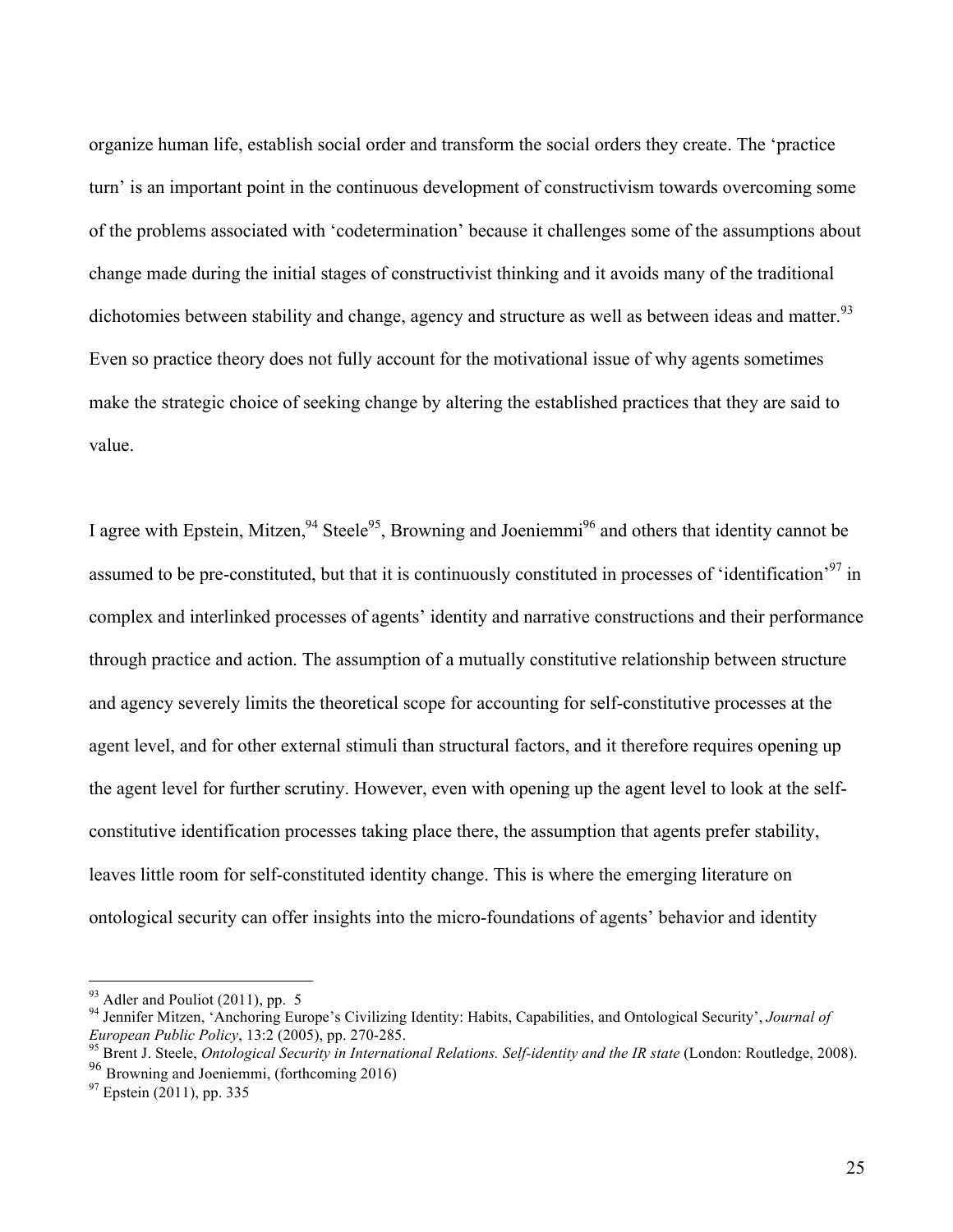changes<sup>98</sup> because the literature on ontological security suggests that people are much more reflexive about themselves and their actions than is usually acknowledged by constructivist theory. The framework developed in this article, rests to a large degree on the insights from social psychology and from the IR literature on ontological security.

#### **Inside the agent-level - ontological security as motivation for utilizing agency**

If the question is how and when agents make decisions to undertake action that can lead to change at any one of the three 'locations' identified in figure 2, given that two out three forms of change are located at the agent level, our focus has to be the agent itself, how agency is constituted and the conditions necessary for agents to use their agency purposefully. I start from the rather simple premise that agency entails 'being' and 'doing' implying a 'self' defined by an identity, articulated through a narrative and performed through practice and action, which is continuously re-grounded as a reflexive project' that must be constantly worked at<sup>99</sup>.

The literature on ontological security suggests that ontologically secure individuals are individuals who although they may prefer a stable cognitive environment, have the ability to undertake change-making action when needed and who can cope with the change it induces and who are able to continuously incorporate change into their narrative and identity constructions. Moreover, based on the literature from social psychology<sup>100</sup> it seems reasonable to assume that all individuals develop a framework for

<u>.</u>

<sup>98</sup> Ty Solomon, 'The Turn to Psychology in Constructivism', *International Studies Review,*14, 2012, pp, 637-639 <sup>99</sup> Browning (2015), pp. 197

<sup>100</sup> Billig and Tajfel (1973); M. Hogg and D. Abrams, *Social Identifications: A Social Phycology of Intergroup Relations and Group Processes* (London: Routledge, 1988); Tajfel (1978); Henri Tajfel, *Social Identity and Intergroup Relations* (Cambridge: Cambridge University Press, 1982); John Turner, *Rediscovering the Social Group* (Oxford: Blackwell, 1987).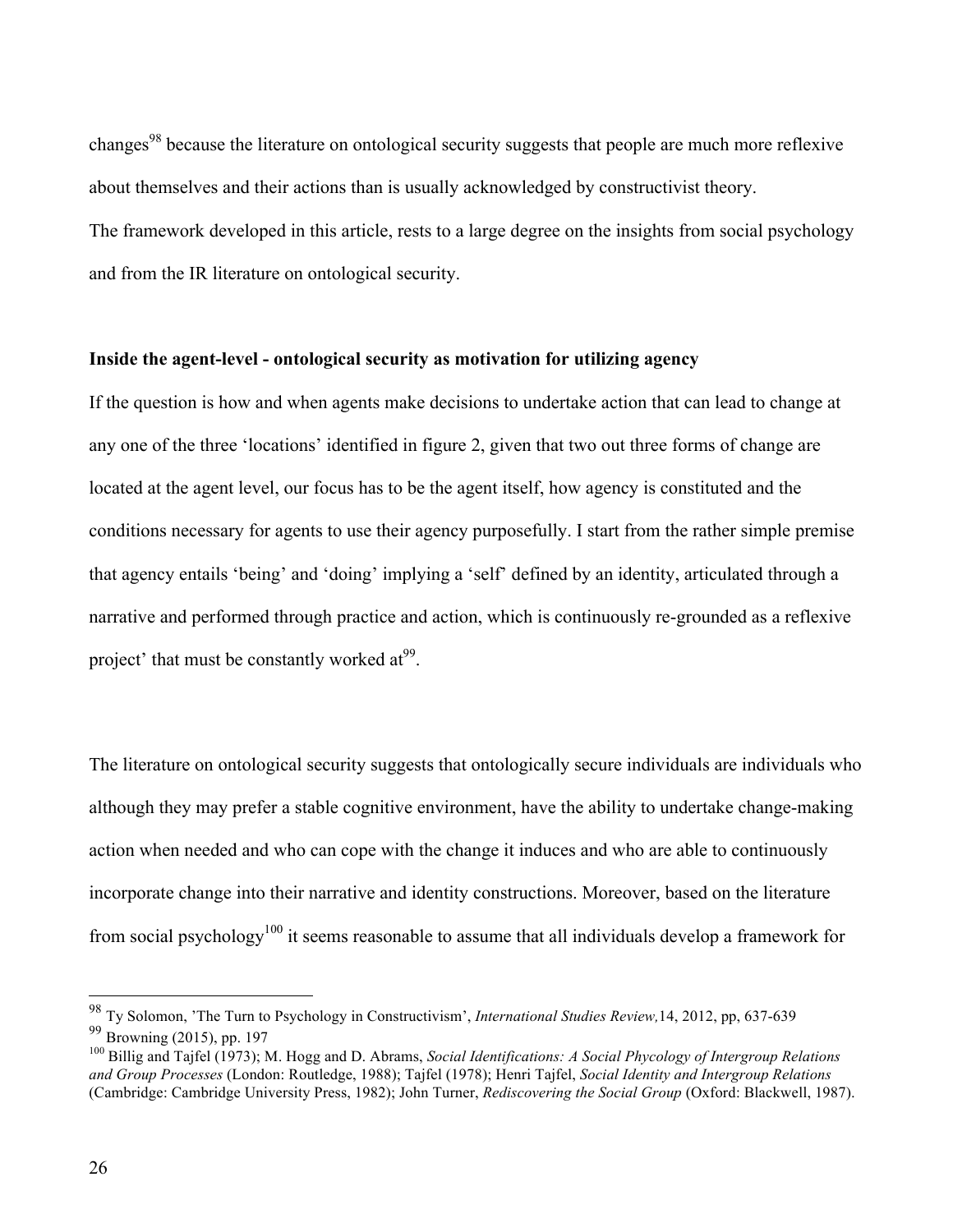maximizing their ontological security through their 'being' in terms of identity and narrative and their 'doing' in terms of practice and action. Ontological security can therefore be assumed to significantly influence the ability (or willingness) of agents to exercise their agency by undertaking the kind of action that might lead to change. Moreover from the literature on ontological security it seems that the maximization of ontological security can be seen as an important motivational factor in the selfconstitutive processes taking place inside the agent level. From that I make the perhaps controversial move to regard ontological security maximization as functionally equivalent to rationalist theories' agent assumption of utility maximization and I build on social identity theory's agent-level assumption of self-esteem maximization.<sup>101</sup>

By adopting Suganami's understanding of the social world and by understanding agency as constituted inside the agent level through 'being' and 'doing', it is possible to connect the different forms and processes of change into one overall framework in which identity, narrative, practice and action are all connected through the basic need for human beings to at all times maintain a sufficient level of ontological security. The agent-level identification processes and their connection to ontological security and the influence of stochastic and deterministic factors are illustrated graphically in figure three, in which the four 'boxes' illustrate the 'experience of being' in the identity and narrative construction processes as well as the 'experience of doing' through the performance of practice and action. The identification processes have been placed inside the shaded ring, with the ring representing the many stochastic and deterministic factors, which continuously will exert influence on agents and their identification processes. The bracketing of the stochastic and deterministic factors should not be

 $101$  Rubin and Hewstone (1998)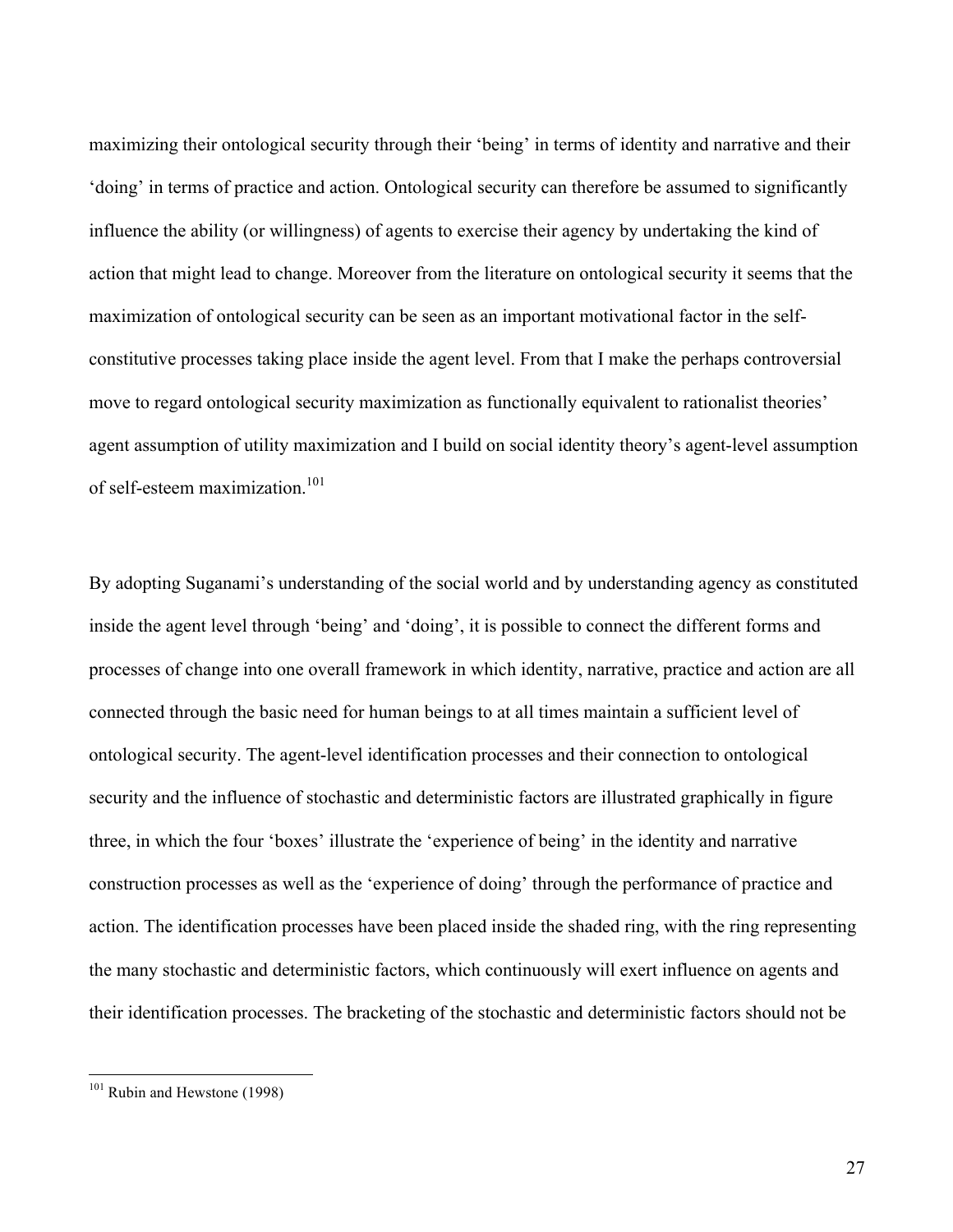read as a downgrading of their importance, but is simply an acknowledgement of the great variety of stochastic and deterministic factors that are constantly bombarding agents and providing new input to the self-constitutive voluntaristic processes continuously taking place inside the shaded area. The many possibilities for stochastic and deterministic influences include (but is not limited to) critical junctures through gradual and sudden structural change, the constant occurrence of events – dislocatory ones as well as minor ones, intended and unintended consequences arising from agent's own actions as well as stimulus from social relations with other agents through for example socialization, persuasion or through learning from the behavior of others as well as material change in for example infrastructure or the natural environment.



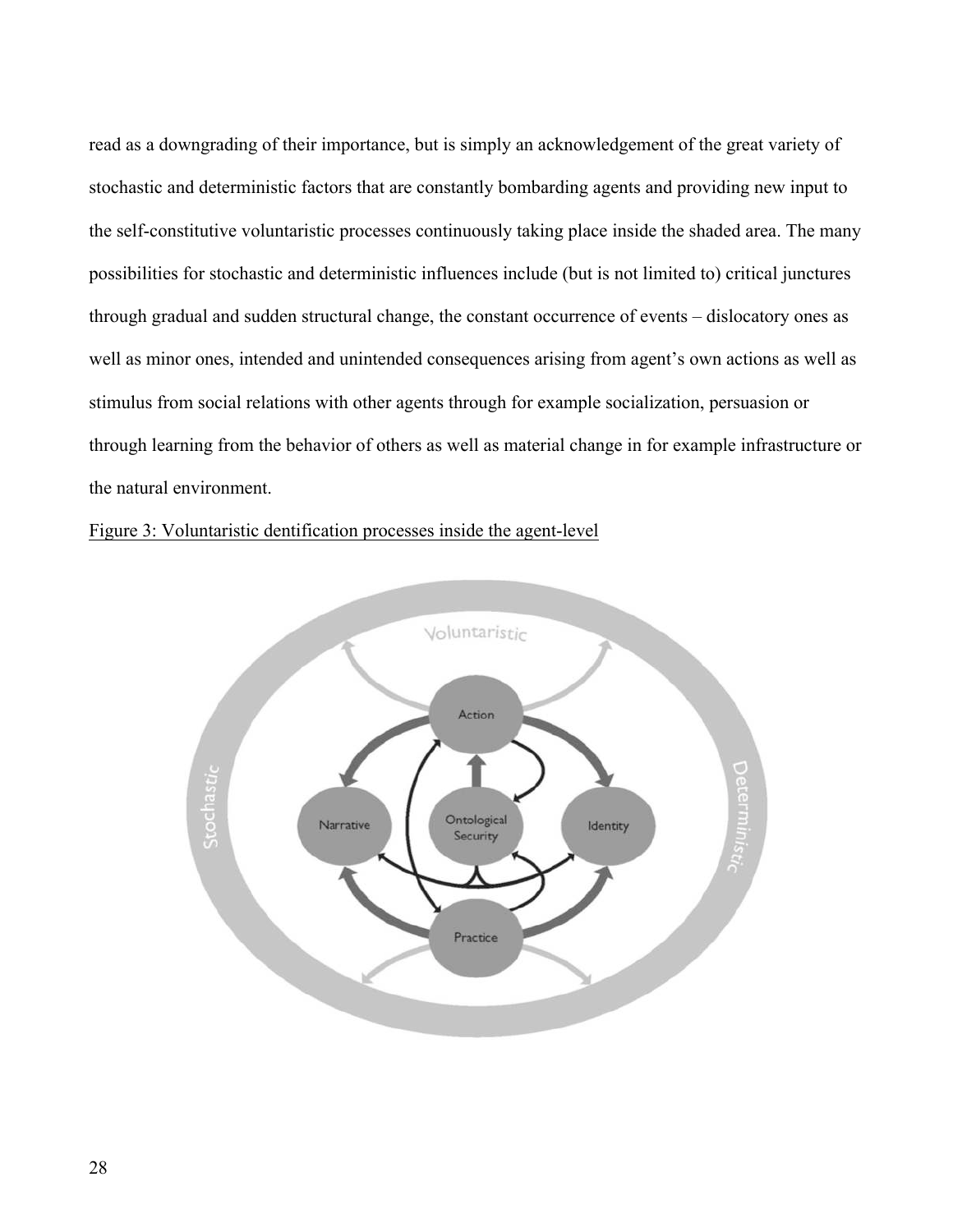Change-making action will necessarily undermine cognitive stability by undoing the very practices that ensure cognitive stability, and it will require adjustments in agents' identity and narratives. Logically therefore, change is always difficult to achieve because the agent action that is supposed to bring about change is difficult to sustain, as the inevitable disturbances in agents' cognitive stability as well as changes in identity and narratives might lead to anxiety and hence a reduction in ontological security, which might result in paralysis rather than the ability to undertake action. This link may indeed explain the poor success rate observed in the field of Change Management in most change initiatives.<sup>102</sup>

Although change making action necessarily will undermine the aspect of ontological security that is associated with cognitive consistency, because individuals reflect and care deeply about their performance, action that is perceived to be successful can offer the prospect of strengthening ontological security by providing the individual with a sense of pride and a positive impact on selfesteem - or if action is perceived as unsuccessful – it can undermine ontological security. This is a crucial point because the connection between ontological security and action (represented in figure three by the arrow from ontological security to action) is only likely to be active when the level of ontological security is sufficient enough to afford agents the emotional capacity to undertake nonroutine action. Moreover, whether such action will be a one-off or whether it can be sustained over time depends on the perceived success of the action, as unsuccessful action will result in negative adjustments in identity and narrative constructions and in more time consuming processes of shuttling back and forth on the narrative-identity shuttle until ontological security can be re-established. This stands in contrast to situations where the action is deemed successful. In such a situation agents are

<sup>102</sup> B. Burnes, 'Introduction: Why Does Change Fail, and What Can We Do About It?', *Journal of Change Management*, 11:4 (2011), pp. 445-450.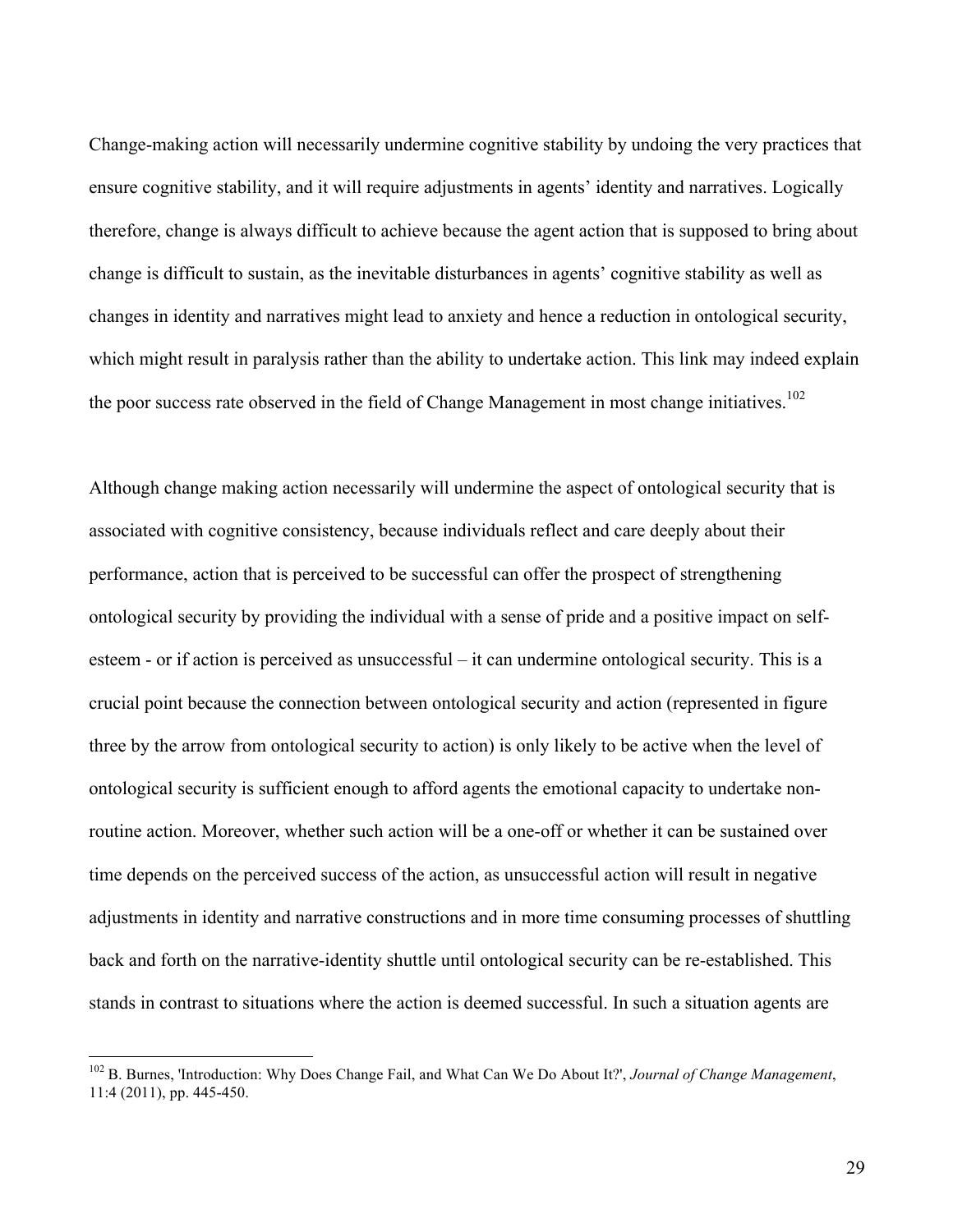likely to feel confident and enthusiastic about undertaking further change making action and thereby open up for the (rare) possibility of a sustainable change process.

#### **Ontological security maximizing strategies**

Given the vexatious nature of social reality caused especially by the continuous influence from stochastic and deterministic factors and the necessity of agents continually having to readjust their identity, narrative and practice in response to stochastic and deterministic influences, ontological security is a fragile and transient condition that must be endlessly re-constituted and reasserted.<sup>103</sup> In doing so, agents are constantly engaged in costly (in terms of attention) and time-consuming processes of seeking to maximize their ontological security.<sup>104</sup> I identify two strategies for maximizing ontological security; a 'strategy of being' focused on the nexus between narrative and identity constructions and aiming to secure a stable and esteem-enhancing identity and biographical continuity through the construction of a 'strong narrative'; and a 'strategy of doing' focused on the seemingly paradoxical relationship between practice and action to, on the one hand, uphold a stable cognitive environment through routinized practice whilst at the same time being able to undertake changeproducing action in reaction to stochastic and deterministic factors that can also contribute to maintaining a sense of individual integrity and pride. The two strategies are inter-linked and mutually constitutive and cannot be understood in isolation from each other – or in isolation from the constant influence of deterministic and stochastic factors.

 $103$  Browning and Joenniemi (2010), pp. 6

 $104$  Browning and Joenniemi (2010), pp. 5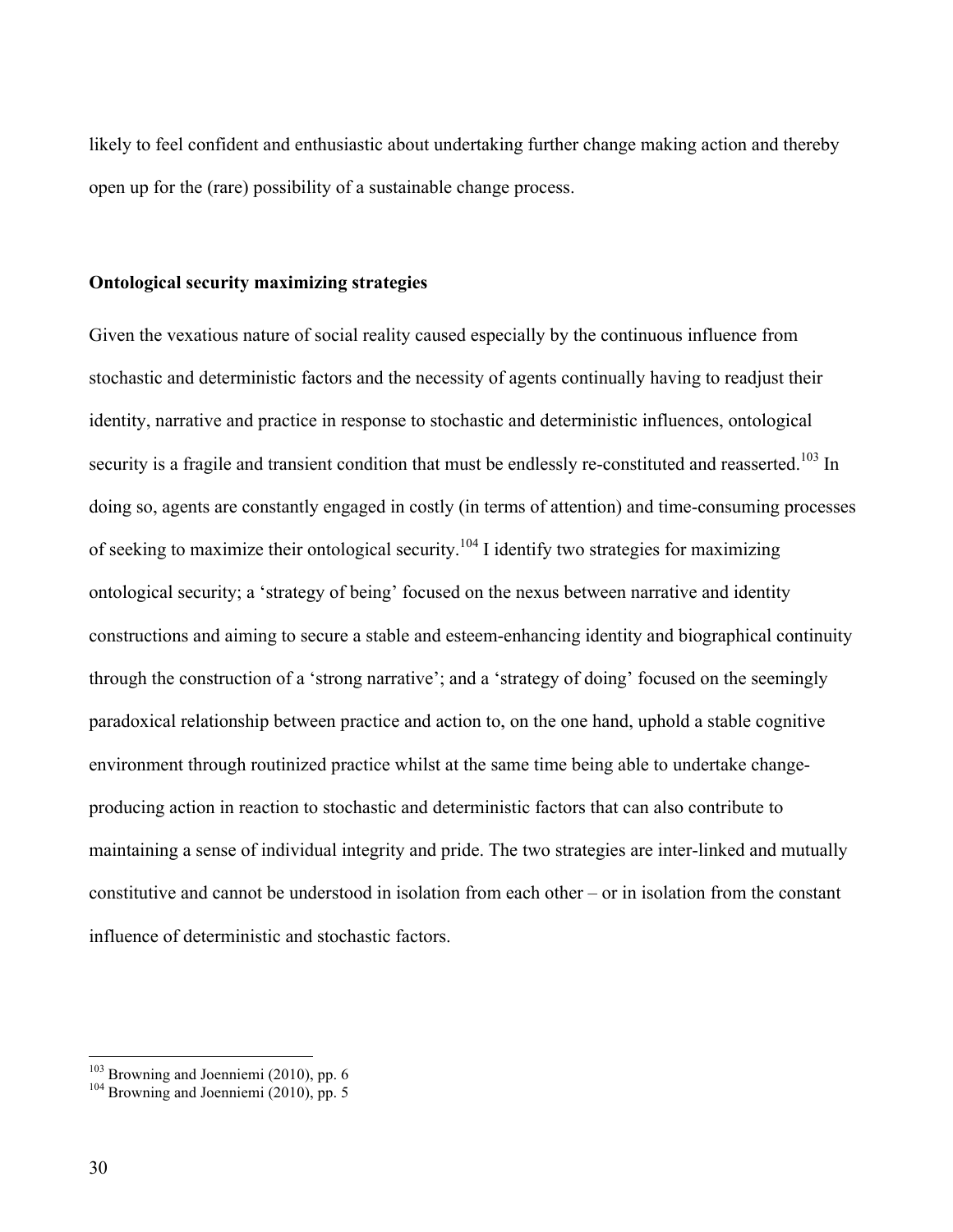In the 'strategy of being', I build on Ciutâ's narrative shuttle by arguing that agents are primarily engaging in the 'narrative shuttle' with the aim of achieving coherence between narrative and identity at the highest level possible in terms of a positive and status giving identity, which can enhance selfesteem and which is supported by a convincing and positive narrative that can incorporate all voluntaristic, stochastic and deterministic influences and provide biographical continuity. The point where this aim is achieved is where the agent has 'ontological security', which in figure three is the point graphically expressed by the 'upward' move from the 'smiley' line into the 'ontological security bubble'. The aim of the ontological security seeking strategy of being is to reach and maintain this point in the process.

At a first glance the establishment of a stable, esteem enhancing identity supported by a 'strong narrative' seems to be a relatively easy undertaking as there often is considerable scope for 'selectivity' and 'creativity' in narrative constructions and in possible identity constructions. SIT has been used extensively in constructivist theorizing to show how identities are constituted through membership of a social group, which is of paramount importance for simultaneously providing individuals with their identity and self-esteem.<sup>105</sup> According to SIT, individuals will attach value to any social group they are member of – no matter the actual qualities of the social group.<sup>106</sup> In this view even individuals who may be unable to gain access to a highly ranked social group are able to seek affirmation of their selfidentity by drawing closer to alternative groups (such as gangs) or to a more open collective group (such as a religious group) and in doing so may reduce their insecurity and anxiety by providing core

<u>.</u>

<sup>105</sup> Rubin and Hewstone (1998). See also Andreas Bøje Forsby, *The Logic of Social Identity in IR: China's Identity and Grand Strategy in the 21st Century*, (PhD Thesis, Copenhagen, Department of Political Science, 2016). Forsby adds a desire for social distinctiveness as a motivation for action.

 $106$  Flockhart (2006); Lebow (2008)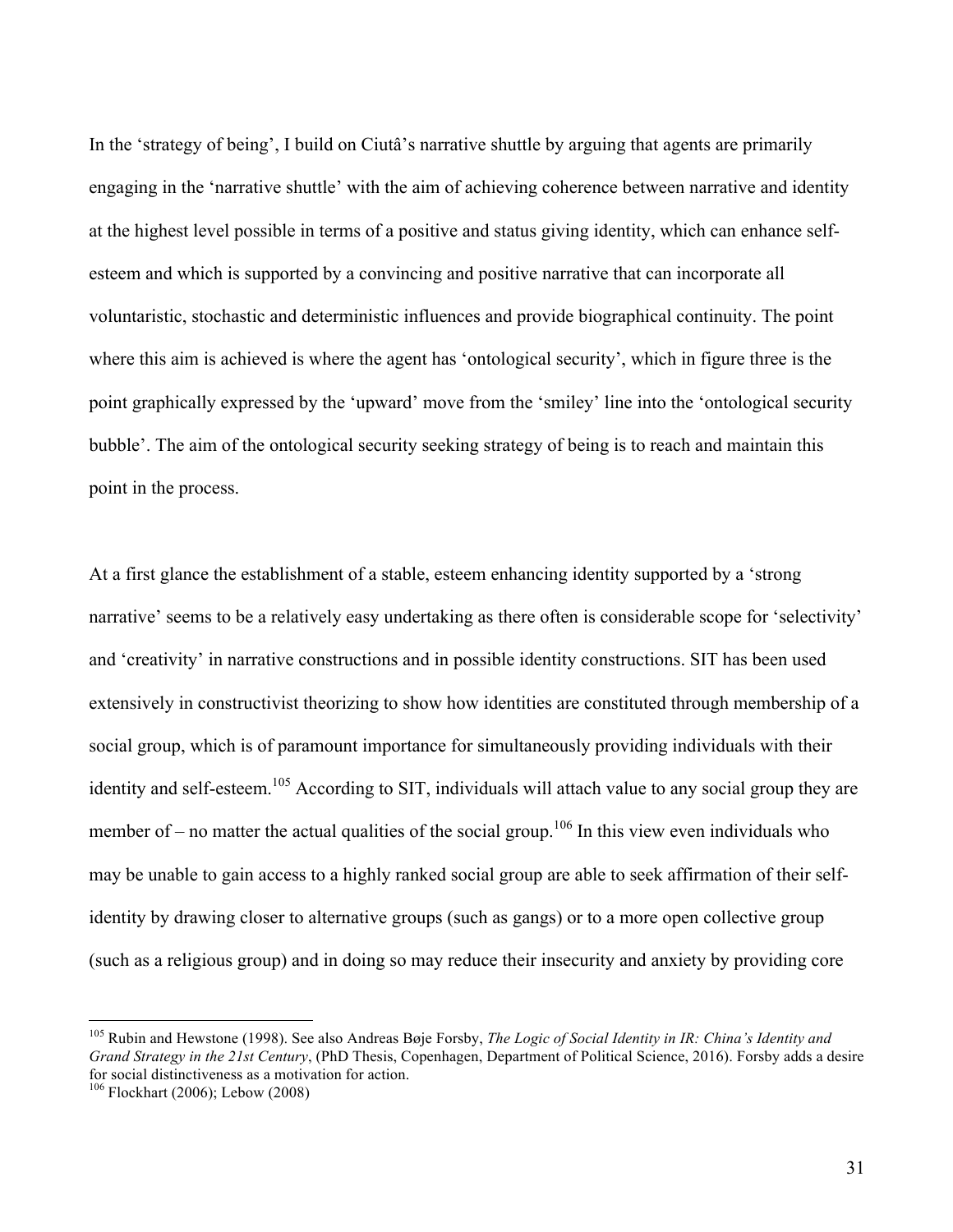'identity signifiers' such as religion or nationalism.<sup>107</sup> Therefore if, as outlined in the previous section, ontologically secure individuals are individuals with a stable esteem-enhancing identity supported and reinforced by a 'strong narrative', ontological security should be in reach of most no matter their actual position in society.<sup>108</sup> Following this logic, strategies for maximizing ontological security through the narrative-identity nexus, span from attempting to join highly ranked social groups (available only to the lucky few) to joining more open groups which provide identity signifiers albeit at a much lower level, but which can enable the formulation of a narrative which emphasizes alternative ways of achieving pride, honor and self-esteem. However, as shown in figure three, the narrative shuttle is not a selfcontained process, and even though the 'strategy of being' primarily takes place on the identitynarrative shuttle, narrative and identity constructions are also influenced by deterministic and stochastic factors and by the two other agent-level voluntaristic elements of the model - practice and action. As was pointed out by Stuart Croft<sup>109</sup>, the precariousness of ontological security is therefore always a factor in the calculations of agents.

Apart from engaging in ontological security maximization through a 'strategy of being', individuals will also seek to maximize their ontological security through a 'strategy of doing'. Maximizing ontological security through the strategy of doing will however depend on whether the practice and action undertaken reinforce the identification processes to produce self-esteem and biographical continuity and hence to reach the point in figure three of the 'upward' move from the 'smiley' line into the 'ontological security bubble. This corresponds with one of the major claims of practice theory - that

<sup>&</sup>lt;sup>107</sup> Catarina Kinnvall, 'Globalization and Religious Nationalism: Self, Identity, and the Search for Ontological Security', *Political Psychology,* 25:5 (2004) pp. 741-767.

<sup>&</sup>lt;sup>108</sup> Rubin and Hewstone (1998)

 $109$  Croft (2012)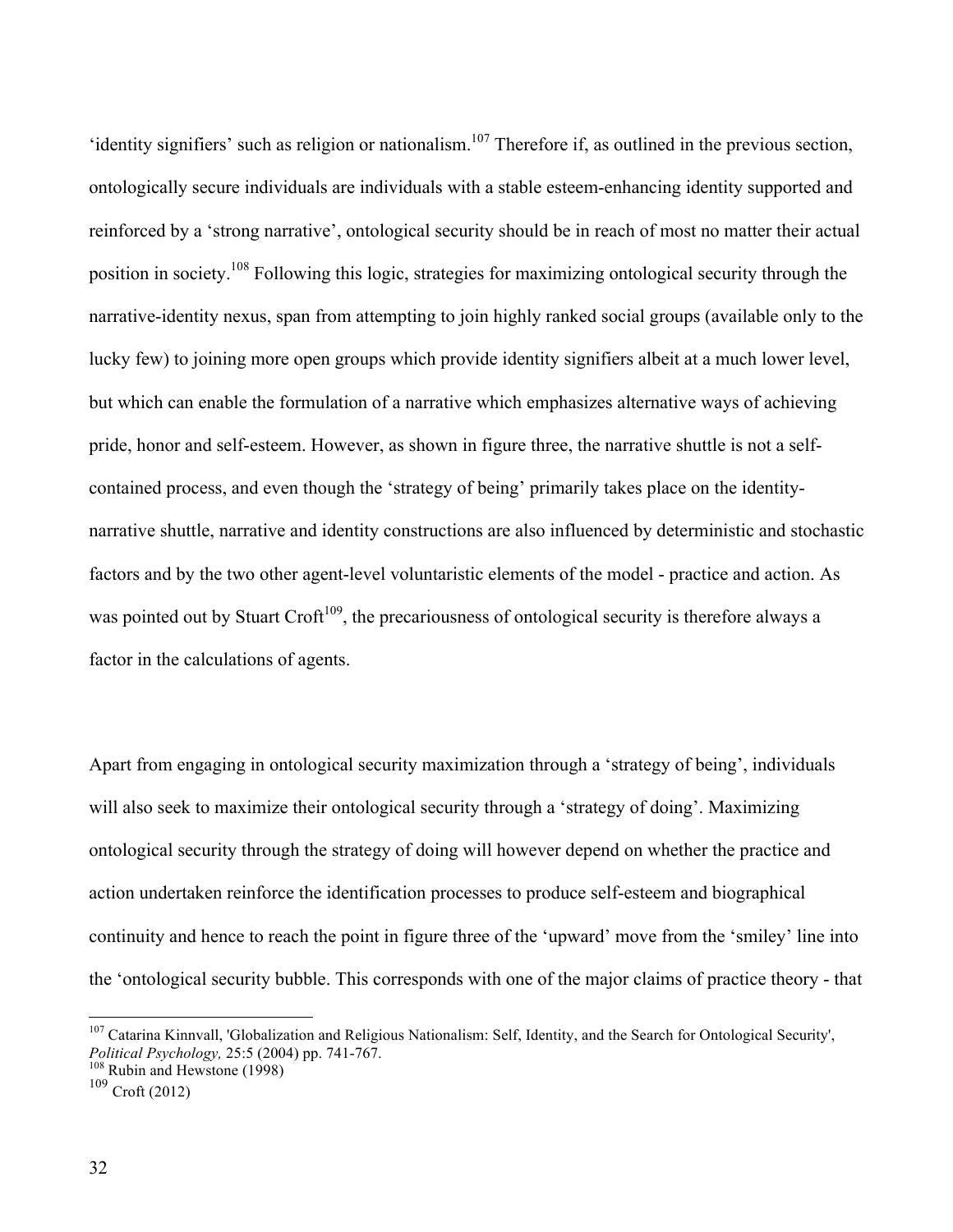practice has been an important, but largely overlooked, influence on both narrative and identity as both are constituted and reified through social practice.<sup>110</sup> Moreover, as noted by Giddens, individuals are not ambivalent about the nature of their actions, but care deeply about the success or failure of their actions with significant repercussions on their self-evaluations<sup>111</sup>. These claims and their connection to the 'strategies of doing' are important because input into the narrative-identity nexus from the 'action' and 'practice' elements in figure three will prompt changes in identity and/or narrative, giving rise to further rounds of shuttling back and forth on the 'narrative shuttle' before the 'upward' move to ontological security is possible. In practical terms this means that the maintenance of ontological security over time is likely to be demanding and to involve costly and time-consuming processes that can appear to be 'navel contemplating' whilst agents 'self-analyze' and seek to formulate the necessary strong narrative. However, although practice and action are both intricately tied up with ontological security – this is so in different ways, which is why I, in contrast to most constructivist and practice theory, distinguish between the two.

Routine practices are likely to always have a mildly reinforcing effect on the narrative and identity construction processes and hence on ontological security by providing a stable, and largely taken-forgranted cognitive environment. Ontological security seeking will therefore involve routinization of practices as far as possible. But whereas routinized practices are likely to reinforce the important sense of order, stability and basic trust that is necessary for ontological security, it is unlikely to provide agents with any sense of pride or enhanced self-esteem, and practice certainly does not lead to change and may eventually be perceived as dysfunctional if practices are not adjusted in reaction to stochastic

<sup>&</sup>lt;sup>110</sup> Vincent Pouliot, International Security in Practice, (Cambridge: Cambridge University Press, 2010).

 $111$  Giddens (1991), pp. 38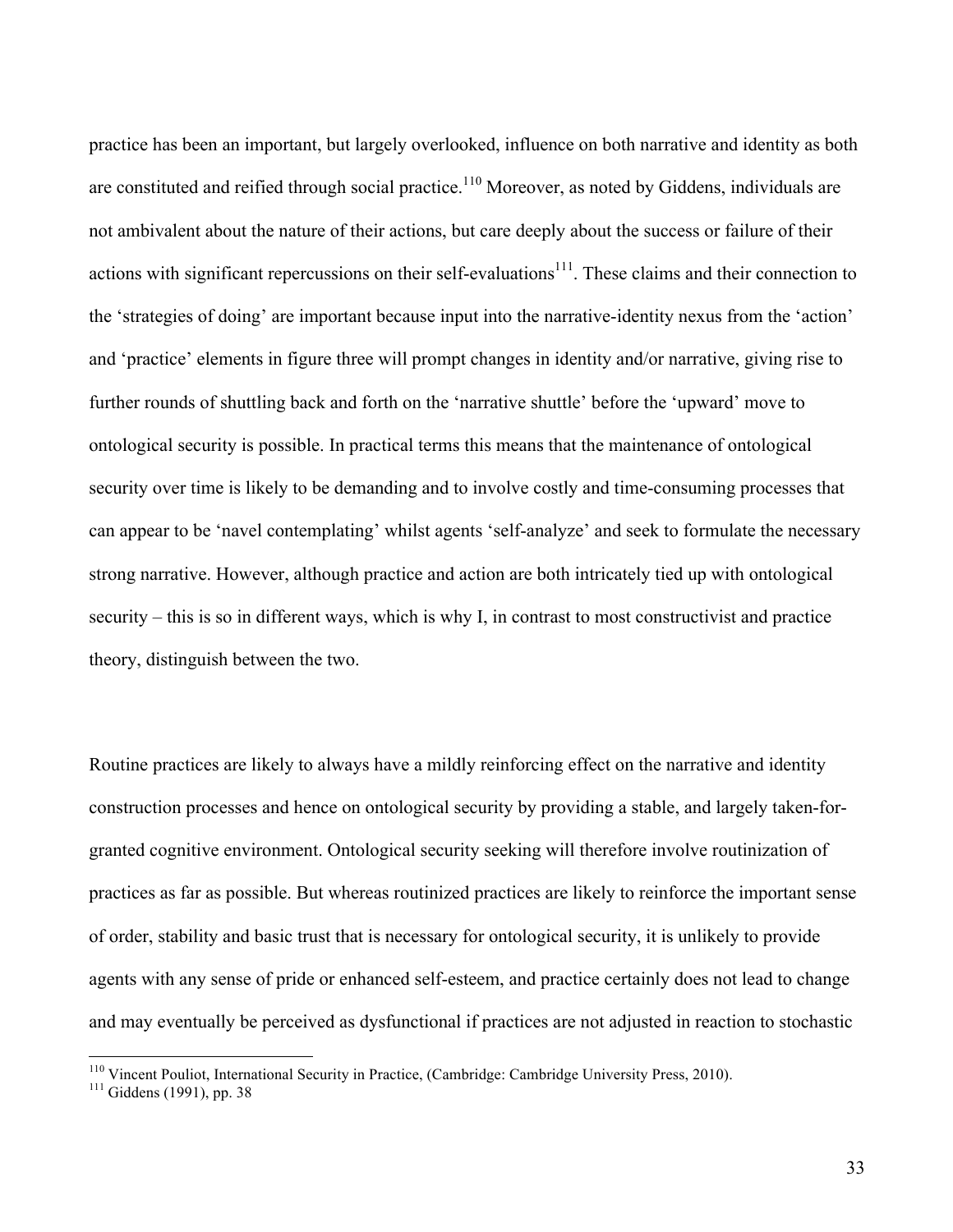and deterministic factors. Moreover if change in practice result in even a temporary 'disconnect' between practice and the existing narrative-identity nexus, this is likely to give rise to an identity crisis and/or a crisis narrative.<sup>112</sup> Once such a 'disconnect' between practice and the narrative-identity nexus is realized, it is likely to have detrimental effects on ontological security and to lead to a new timeconsuming process of shuttling back and forth on the narrative shuttle to re-establish ontological security. Whilst agents are busy shuttling back and forth on the narrative shuttle, they are less likely to have the inclination to take on new action – even when change is clearly needed.

Although all four elements of the model – a stable and esteem-enhancing identity supported by a 'strong' narrative and reinforced through practice and action – are necessary for the maintenance (and re-establishment) of ontological security, the action element may only be actuated occasionally, as agents prefer the status quo sustained through practice to the change that could be attained through action. Moreover, paradoxically even successful action will (at least initially) undermine ontological security because it will necessarily change the very practices that provide cognitive stability. Added to this is that there is always a risk that action may be unsuccessful, which could lead to negative emotions such as shame and frustration and hence that it undermines ontological security rather than reinforce it. Moreover, if a change process is to be sustainable, the action undertaken must be perceived by the agents themselves as successful – meaning that the changed practices and resulting cognitive disturbance can be evaluated positively – which, given the paradox that agents prefer stability yet need self-esteem – is difficult to achieve.

<sup>112</sup> Colin Hay, 'Crisis and Structural Transformation of the State: Interrogating the Process of Change', *British Journal of Politics and International Relations,* 1:3 (1999), pp. 317-344.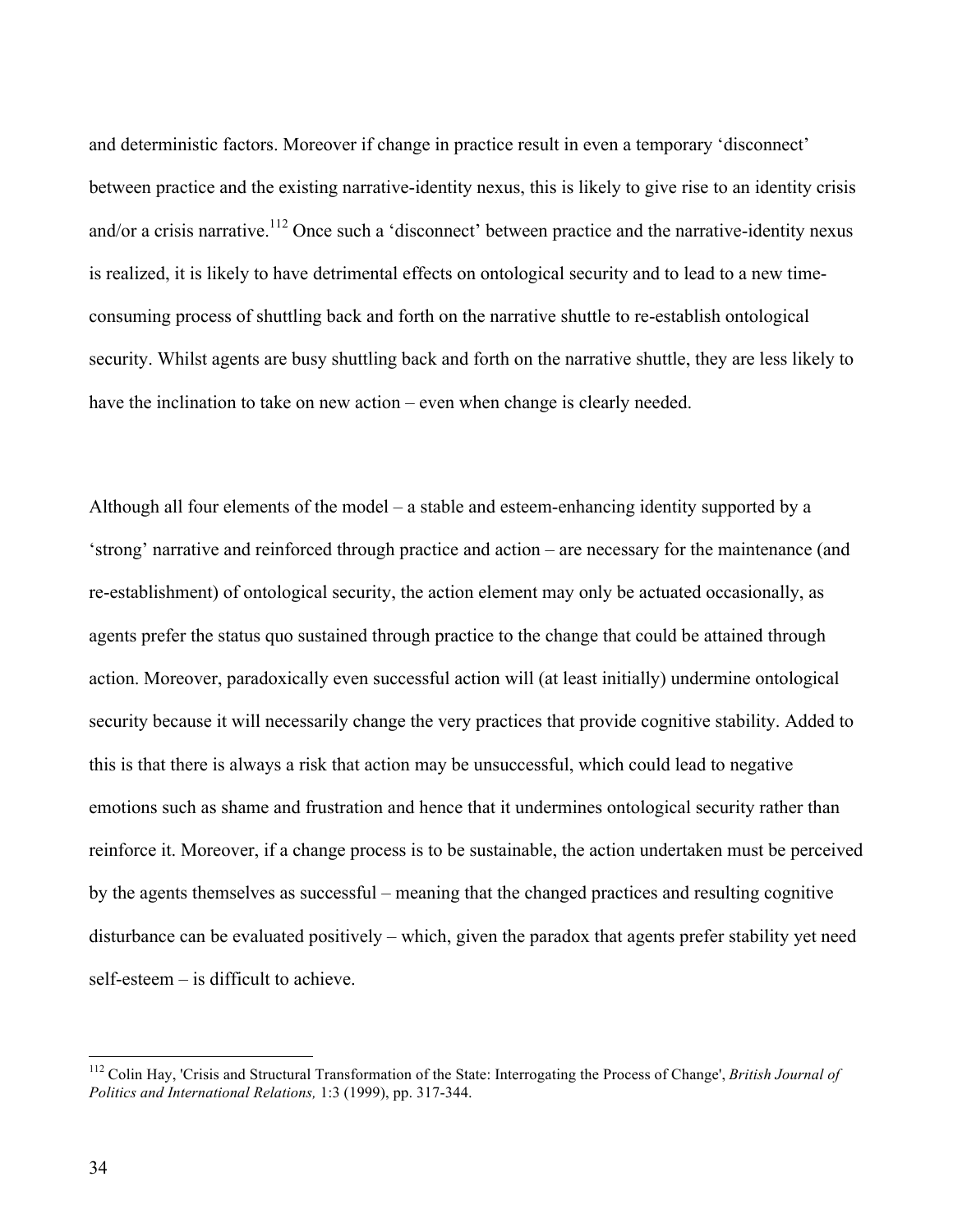If agents evaluate their action positively and are able to cope with the ensuring cognitive inconsistency, a dynamic and expanding change process might be initiated.<sup>113</sup> Such action is 'reinforcing action' providing agents with positive emotions such as pride, enthusiasm and confidence, which is likely to produce a 'can do' attitude and willingness to initiate further action. However, action that is deemed unsuccessful and which fails to positively contribute to the on-going narrative and identity constructions and which is evaluated negatively by agents, is 'undermining action' which may produce negative emotions such as shame, frustration and uncertainty. Unsuccessful action will usually be terminated causing the change process to fizzle out, but in those cases where termination is not possible (for example a military intervention or a contractual relationship), a negative and undermining dynamic may be the result with severely detrimental consequences for ontological security. This is a risk that one must assume will always be part of agents' calculations of whether or not to undertake changemaking action.

Given that undermining action can have severely detrimental effects on ontological security, it seems reasonable to assume that agents will be reluctant to undertake change-making action unless they are fairly certain of the action being rated as successful. The crucial question for agents seeking ontological security is therefore whether action is likely to be reinforcing or undermining. In day-to-day life, agents seeking ontological security will pursue the relatively safe option of simply engaging in practice that is

 $113$  Neo-functionalists were always unequivocal in their assumption that spill-over – and hence change - was a reaction to disappointment and frustration. In the original version of neo-functionalism, spill-over was grounded in negative emotions such as the fear that political goals could not be achieved unless other areas of cooperation were incorporated into the process. See for example Philippe Schmitter, 'Three Neo-functional Hypotheses about International Integration', *International Organization,* 23:1 (1969), pp. 162). Yet although disappointment can be a first step towards increasing awareness of what needs to be done, as suggested by Adler and Crawford in *Progress in Postwar International Relations* (New York: Columbia University Press, 1991), pp. 29, it seems more likely to lead to defeatism and inaction – a point that is clearly reiterated in the literature on ontological security, which may indeed be the missing link in neofunctional theory.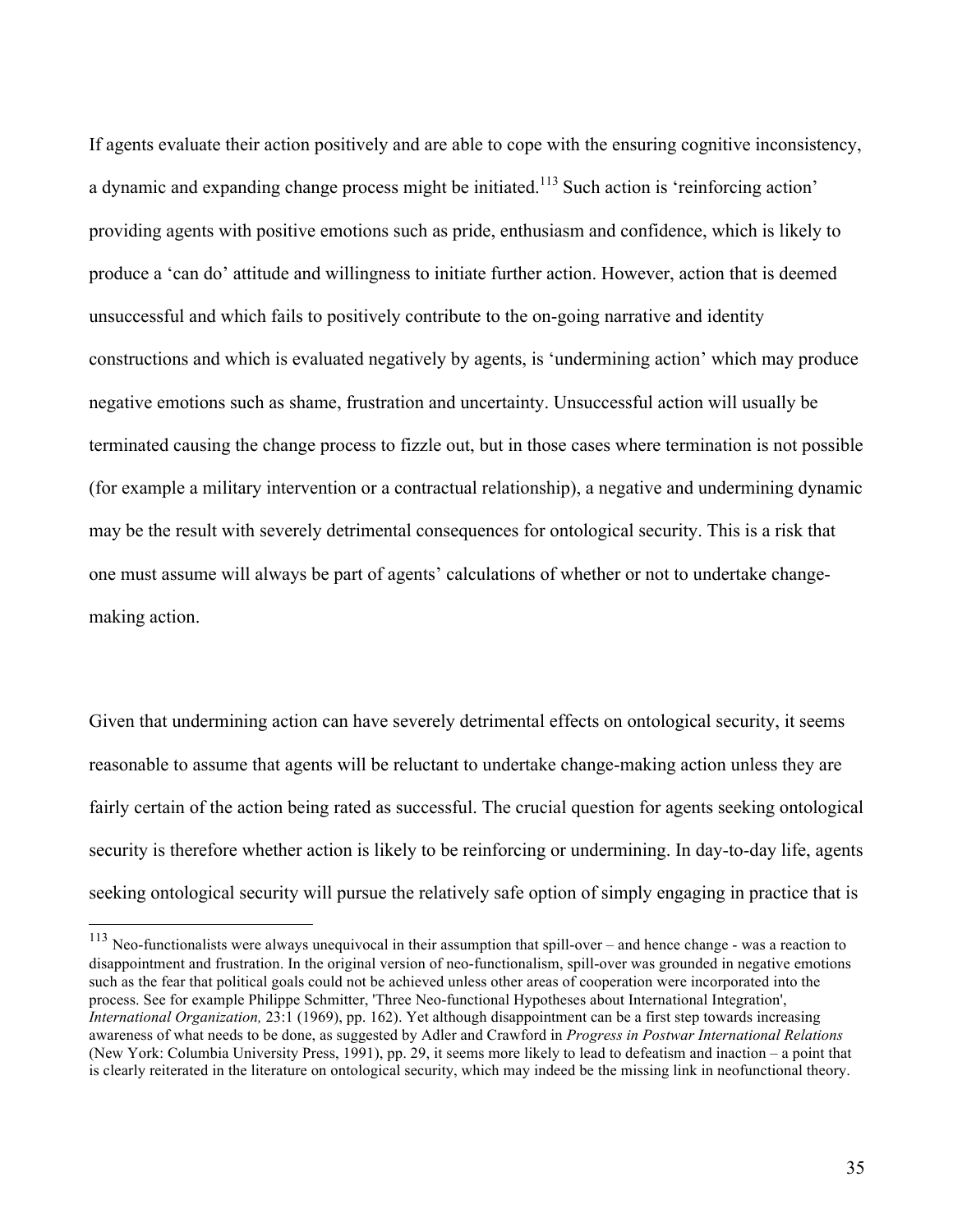in line with the agents' narrative and identity and which will furnish them with cognitive stability. Because such practice is habitual, it is unlikely to prompt agents to question the existing narrativeidentity nexus, but nor is it likely to provide them with any sense of pride or enthusiasm. The problem is that all negative influences from within the voluntaristic processes such as dysfunctional practices or undermining action and from external stochastic and deterministic factors are likely to block for the undertaking of new action. Moreover the number of stochastic factors, which might not be successfully incorporated into the on-going narrative and identity constructions are so plentiful that they are probably the norm rather than the exception.

The intricate relationship between identity, narrative, action and practice and the clear relationship between the two ontological security seeking strategies may well explain why change – especially sustainable change – seem so difficult to achieve. In the model illustrated in figure three, a positive and dynamic process of change is only likely when sustained reinforcing action is taking place (illustrated with the thick arrow from the 'ontological security bubble' to the 'action bubble'), and when both ontological security seeking strategies are successfully invoked, and only for as long as action remains reinforcing. In the absence of ontological security, agents have only limited surplus or inclination to undertake new action, but will concentrate on routinized practices, as they may contribute to an acceptable level of ontological security, but are unlikely to motivate action beyond maintaining the status quo. Given the infinite number of possible external influences to interrupt the search for ontological security, coupled with the certainty that changes in practice will lead to cognitive dissonance and the significant risk that agents' own action may not be successful or may have negative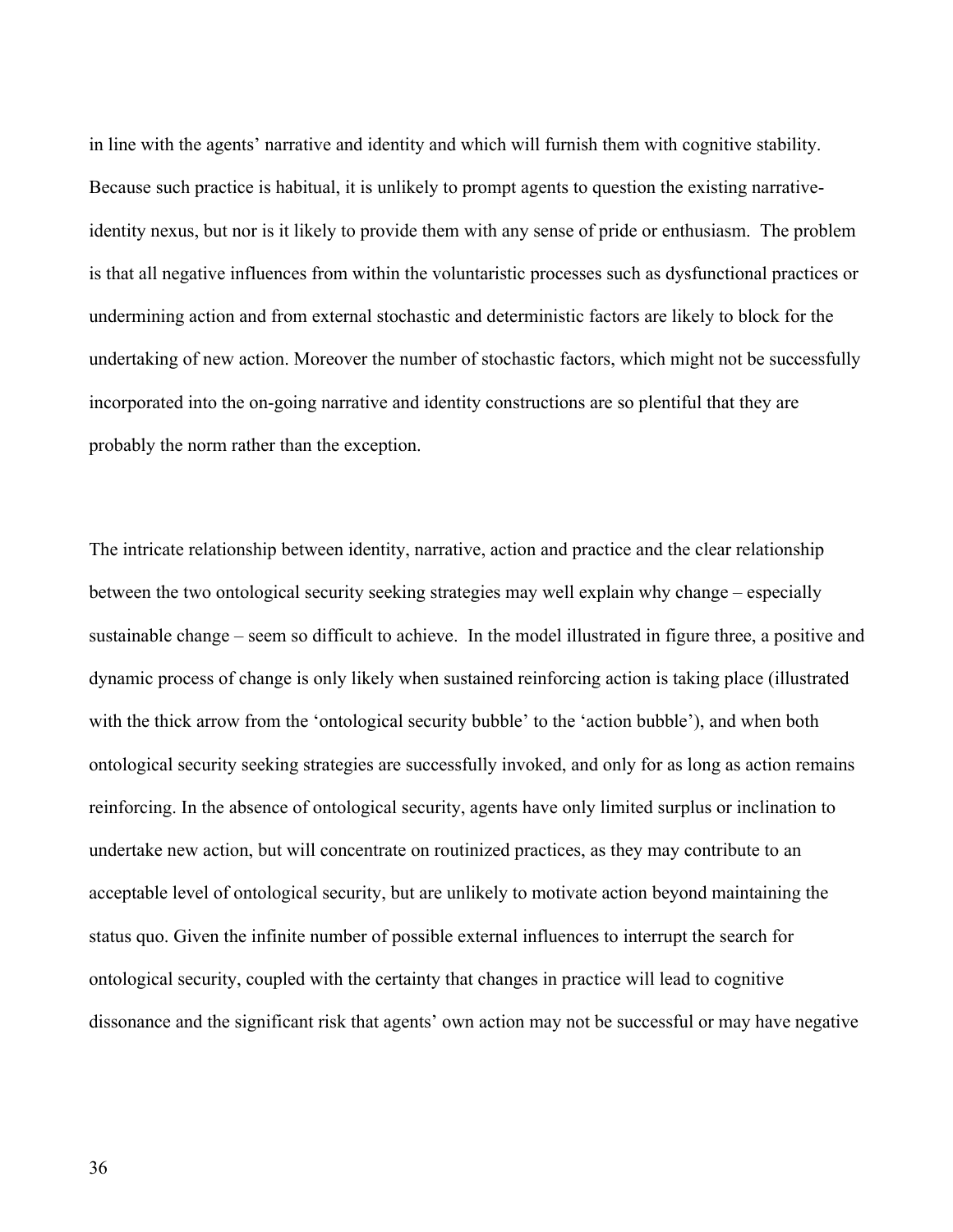unintended consequences, it is no wonder that sustained change processes are rare or that constructivist theory has struggled to understand why continuity seemed to trump change.

#### **Conclusion**

The article set out with the aim of addressing the dilemma of codetermination in constructivist theorizing about change by seeking to identify the motivations for agent-led change and to take a step in the direction of a more comprehensive constructivist understanding of why change appears to be difficult to explain for constructivists and difficult to undertake for agents. The article found that although arguably 'constructivism is all about change', constructivism has actually operated with a rather limited understanding of change, which in particular has not accounted for the emergent nature of change and has tended to focus *either* on the influence of structural factors *or* on change in identity *or* change in practice, but rarely on all three forms of change together. The introduction of ontological security as a key motivation for undertaking – or not undertaking – change making action has not only provided a deeper understanding of why agents only sometimes choose to put their agency to use, but has also offered a linkage between the different change processes and forms of change that constructivist theory has engaged with separately. In doing so, the framework that has been presented here is able to account for influences that are not normally considered when trying to explain one of the most enduring questions of International Relations – how to make change happen – especially how to change dysfunctional practices. Moreover, by focusing on deterministic and stochastic factors rather than the conventional agent-structure duality, the framework is able to incorporate all conceptions of structure - including material, social, ideational and discursive forms, and by introducing stochastic factors – it is able to theoretically account for all the 'other stuff', which clearly influence the ways in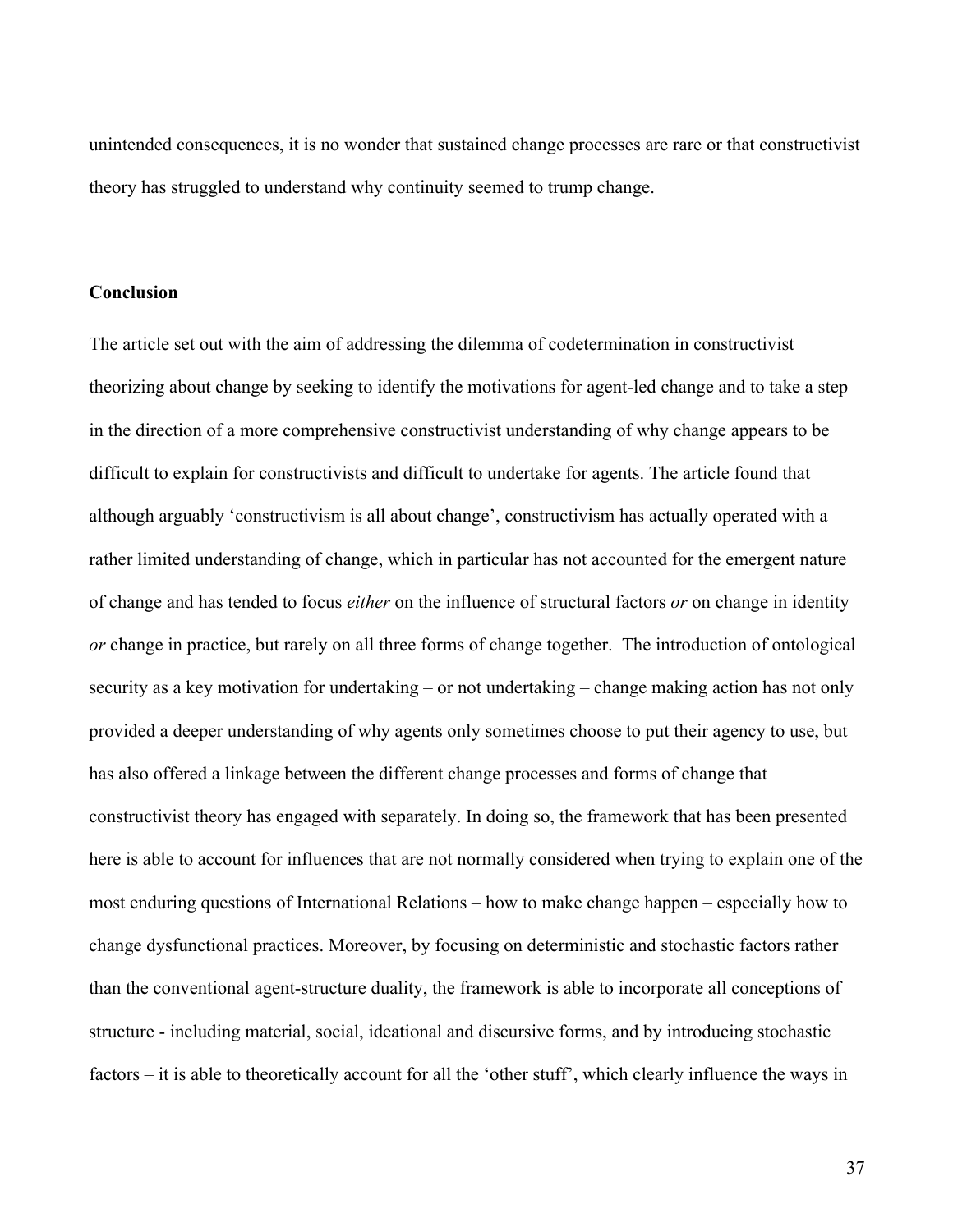which we perceive ourselves and judge what constitute relevant action. This is important because as rather bluntly put by former US Secretary of Defence, Donald Rumsfeld, 'shit happens', which inevitably impacts decisions and policy, but which is rarely addressed theoretically.

The focus on ontological security as a primary motivational factor for agents' to use their agency strategically to alter the status quo, suggests that although human beings are endowed with agency and certainly appear to be more reflexive about their agency than is often acknowledged, their actual ability to utilize their agency is severely constrained by their need for maintaining ontological security. Once the scope of investigation is opened up to different forms of change and different processes of change and with a view of the social world as a trinity consisting of things that can be changed, things that can't and things that just happen, the interconnectedness of the different processes and the extent of agent-level reflexivity prior to engaging in action that might lead to change move into theoretical view. For those with a normative agenda of 'making change happen' the new view of the field of change is certainly not a comforting one, because the model outlined in this article clearly shows the infinite number of possible obstacles standing in the way of sustained change.

Although the influence of the great variety of stochastic and deterministic factors certainly is important to take into account, the article has focused on the voluntaristic self-constitutive identification processes taking place at the agent level. The specific contribution here is that by focusing on these self-constitutive agent level processes and by introducing ontological security as a precondition for agency, the model does not rely on an essentialist conception of the self, but is fully aware of the complex processes invoked in the constitution of the self. Moreover, by combining several theoretical